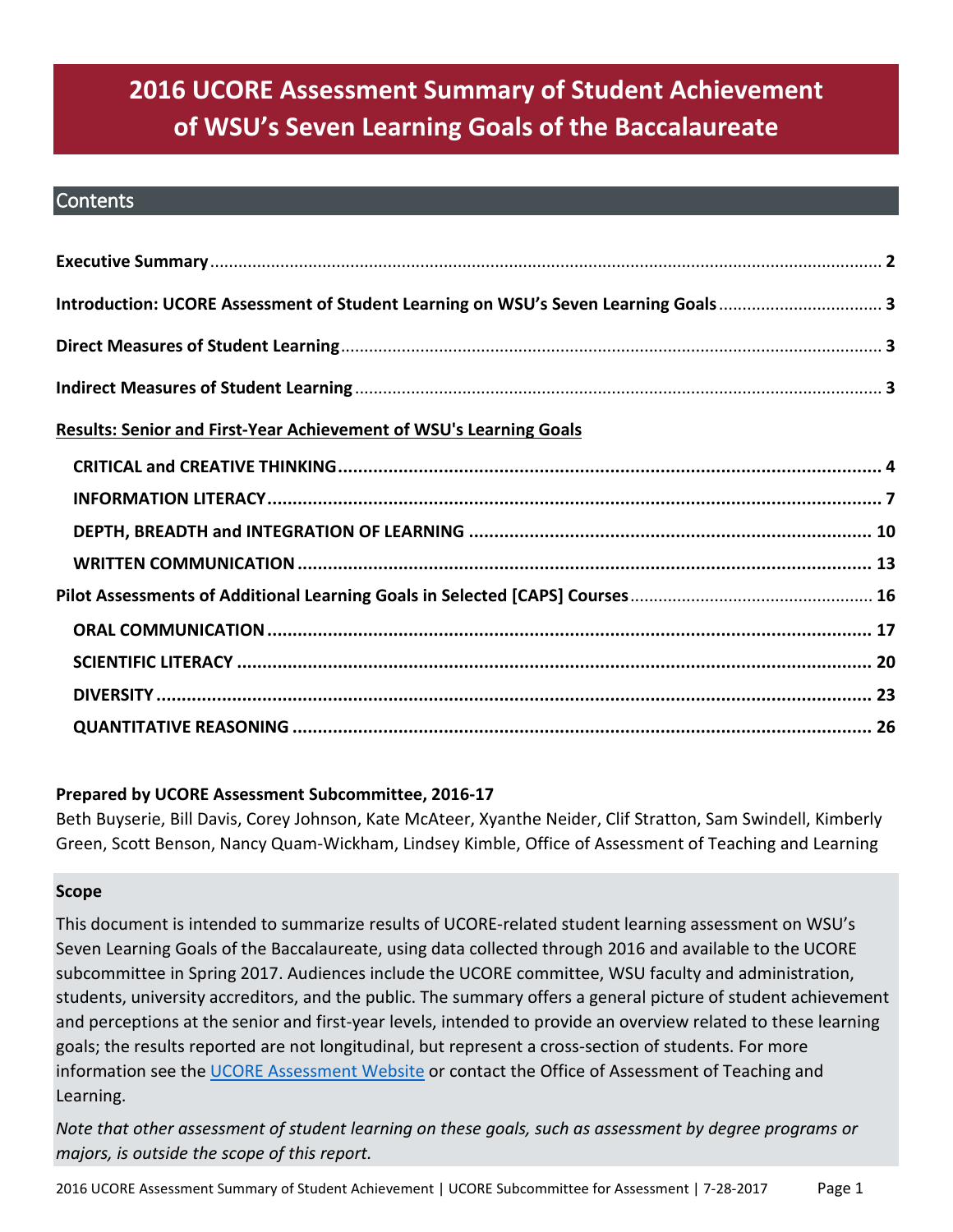#### **Executive Summary**

<span id="page-1-0"></span>*FOCUS ON SENIORS, 2016:* This summary is intended to offer a general picture of student achievement and perceptions related to WSU's Seven Learning Goals of the Baccalaureate at the senior level, providing information about what students are able to achieve near the end of their undergraduate experience.

#### **CRITICAL and CREATIVE THINKING**

- Most seniors **(81%)** exceed or meet faculty expectations at the graduating undergraduate level for Critical and Creative Thinking in their UCORE capstone courses.
- Nearly all seniors responding to NSSE report that they have very much or quite a bit of confidence in their ability to complete tasks requiring critical thinking **(94%)** and creative thinking **(94%)**.

#### **INFORMATION LITERACY**

- Most seniors **(82%)** exceed or meet faculty expectations at the graduating undergraduate level for Information Literacy in their UCORE capstone courses.
- Most seniors **(84%)** responding to NSSE report that their WSU experience contributed to their development in using information effectively very much or quite a bit.

#### **DEPTH, BREADTH and INTEGRATION OF LEARNING**

- Most seniors **(83%)** exceed or meet faculty expectations at the graduating undergraduate level for Depth, Breadth and Integration of Learning in their UCORE capstone courses.
- Most seniors (84%) responding to NSSE report that they connect ideas from their courses to prior experiences and knowledge very often or often.

#### **COMMUNICATION**

- Most seniors (79%) exceed or meet faculty expectations at the graduating undergraduate level for Written Communication in their UCORE capstone courses.
- In *pilot* assessments\*, most seniors **(84%)** exceed or meet faculty expectations at the graduating undergraduate level for Oral Communication in their UCORE capstone courses.
- Most seniors responding to NSSE report that they have very much or quite a bit of confidence in their ability to complete tasks requiring clear writing **(90%)** and persuasive speaking **(71%)**.

#### **SCIENTIFIC LITERACY**

- In *pilot* assessments\*, most seniors **(77%)** exceed or meet faculty expectations at the graduating undergraduate level for Scientific Literacy in their UCORE capstone courses.
- In courses that administered a nationally-developed science literacy concept inventory, WSU senior science majors scored higher **(average +8%)** than WSU senior non-science majors.

#### **DIVERSITY**

- In *pilot* assessments\*, nearly all seniors **(91%)** exceed or meet faculty expectations at the graduating undergraduate level for Diversity in their UCORE capstone courses.
- More than half of seniors **(57%)** responding to NSSE report that their WSU experience contributed to their development in understanding people of other backgrounds very much or quite a bit.

#### **QUANTITATIVE REASONING**

- In *pilot* assessments\*, most seniors **(74%)** exceed or meet faculty expectations at the graduating undergraduate level for Quantitative Reasoning in their UCORE capstone courses.
- More than half of seniors **(64%)** responding to NSSE report that their WSU experience contributed to the development of their ability to analyze numerical and statistical information very much or quite a bit.

\* In Fall 2016, UCORE piloted assessments of these additional learning goals in [CAPS] courses (see page 16). These assessments represent fewer courses and students, as not all students are required to demonstrate these goals in their [CAPS] course. Offered to all seniors, NSSE results related to these learning goals may come from a broader sample of students than [CAPS] enrollments.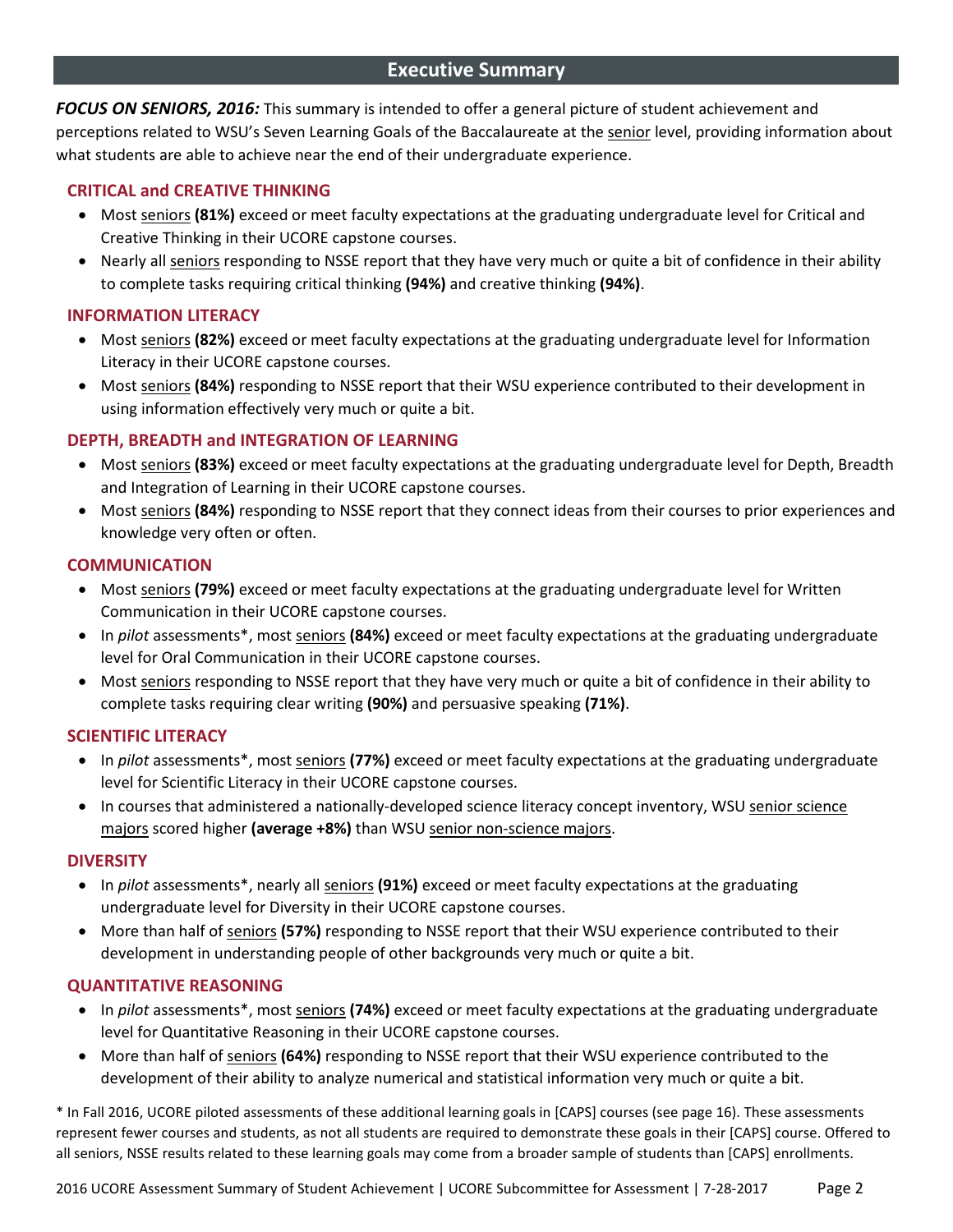#### <span id="page-2-0"></span>**Introduction: UCORE Assessment of Student Learning on WSU's Seven Learning Goals**

**Seven Learning Goals of the Baccalaureate.** All bachelor's degree requirements are rooted in WSU's Seven Learning Goals of the Baccalaureate: Critical and Creative Thinking; Information Literacy; Depth, Breadth and Integration of Learning; Communication; Scientific Literacy; Diversity; Quantitative Reasoning.

**University Common Requirements (UCORE).** WSU's general education program, known as UCORE, is the centerpiece of the undergraduate curriculum supporting WSU's Seven Learning Goals. While the greater part of students' courses of study is devoted to their major fields, the UCORE curriculum provides balance between the specialized focus of the major and the broader traditional objectives of higher education.

**UCORE Assessment.** UCORE Assessment is intended to help faculty, departments, and university leadership determine to what extent undergraduates are achieving WSU's Seven Learning Goals. Faculty participate on UCORE's sub-committee for assessment and also contribute to assessment of UCORE-designated courses and assessment of student learning. Assessment processes and data sources differ, as best fits particular learning goals. Se[e website](https://ucore.wsu.edu/assessment/) for details.

#### <span id="page-2-1"></span>**Direct Measures of Student Learning**

*Measures of students' performances or work products that demonstrate the students' skills and knowledge.*

#### **UCORE Capstone [CAPS] Faculty Assessment of Student Learning, Fall 2016**

UCORE Capstone [CAPS] Course Assessment Reports are intended to gauge student learning on WSU's Learning Goals at the graduating undergraduate level. [CAPS] faculty submit a short report of holistic student achievement of the WSU Learning Goals demonstrated in their course, as well as information about student preparedness for capstone level work. In Fall 2016, 31 reports were submitted for UCORE capstone courses *with primarily seniors enrolled* (>90% seniors in the CAPS course or section), which represented roughly 900 seniors and an estimated 46% of seniors enrolled in [CAPS] courses on all campuses. In 27 of the 31 reports, instructors indicated that their students were also primarily majors (>90% majors in the [CAPS] course or section). Not all [CAPS] courses assess all of the WSU Learning Goals; Fall 2016 was the first semester that instructors had the option to a) report on Scientific Literacy, Diversity, and/or Quantitative Reasoning and b) distinguish separate levels of achievement for Written and Oral Communication.

#### **First-Year Experience [ROOT] Faculty Evaluation of Student Work, 2015-16**

The Roots of Contemporary Issues Final Papers Assessment Project is intended to provide [ROOT] faculty with information for program improvement, as well as gauge student learning on three of WSU's Learning Goals at the first-year level. [ROOT] faculty evaluate a random sample of students' final research papers from all campuses using a faculty-developed rubric. In 2015-16, 189 first-year students' papers were evaluated.

#### **Science Literacy Concept Inventory Exam, 2013-2016**

The Science Literacy Concept Inventory (SLCI) measures the degree to which students recognize science as a way of knowing and employ science's framework of reasoning under circumstances that a citizen may encounter in everyday life. Instructors from various fields offer the SLCI to students in their courses, with participants including a diversity of undergraduate students from both science and non-science majors and all academic levels. In 2013-2016, 519 unique seniors and 1,041 unique firstyear students from the Pullman, Tri-Cities, and Vancouver campuses participated.

### <span id="page-2-2"></span>**Indirect Measures of Student Learning**

*Indirect measures provide Information associated with student learning, motivation, perceived success, or satisfaction.*

#### **National Survey of Student Engagement, 2014 & 2015**

The National Survey of Student Engagement assesses the extent to which students engage in educational practices associated with high levels of learning and development. This survey was administered at WSU in both 2014 and 2015, but is typically administered every other year on all campuses. In 2014 and 2015 combined, 2,048 seniors with certified majors and 1,157 first-year students responded to the survey at WSU. The overall response rate was 19% in 2014 and 15% in 2015, compared to the average national response rate of 22% in 2014 and 20% in 2015 for participating institutions with undergraduate enrollments of 10,000 or more. *Note: NSSE 2014 and 2015 results for WSU seniors include students who completed UCORE along with students that completed the prior General Education Requirements (GERs), as UCORE was established beginning in 2012 for entering first-year students and 2013 for transfer students.*

2016 UCORE Assessment Summary of Student Achievement | UCORE Subcommittee for Assessment | 7-28-2017 Page 3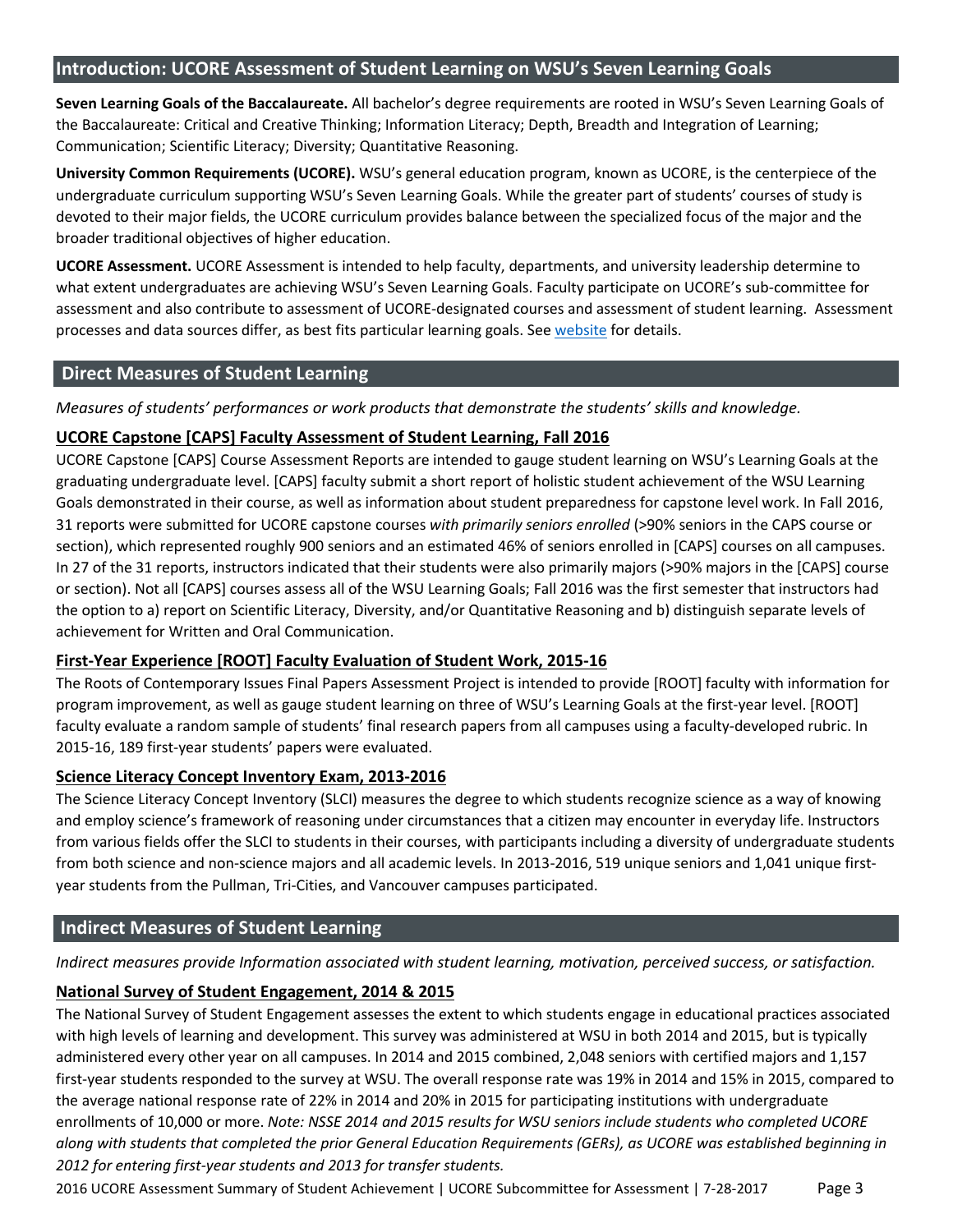# **CRITICAL and CREATIVE THINKING**

<span id="page-3-0"></span>Graduates will use reason, evidence, and context to increase knowledge, to reason ethically, and to innovate in imaginative ways. *Graduates may demonstrate Critical and Creative Thinking by their ability to:*

- Define, analyze, and solve problems; integrate and synthesize knowledge from multiple sources.
- Assess the accuracy and validity of findings and conclusions.
- Understand how one thinks, reasons, and makes value judgments, including ethical and aesthetical judgments.
- Understand diverse viewpoints, including different philosophical and cultural perspectives.
- Combine and synthesize existing ideas, images, or expertise in original ways.
- Think, react, and work in imaginative ways characterized by a high degree of innovation, divergent thinking, and risk taking.

### *SENIORS: Evidence of Student Learning*

**SUMMARY: Faculty assessments show that most seniors exceed or meet faculty expectations for Critical and Creative Thinking in their UCORE capstone courses. Additionally, nearly all seniors responding to NSSE report that they have very much or quite a bit of confidence in these important skills and that their WSU experience contributed to their development of these skills.**

# **UCORE Capstone [CAPS]** *Faculty Assessment* **of Student Learning, Fall 2016**



**81% of seniors exceeded or met expectations** for *Critical and Creative Thinking* at the graduating undergraduate level at the end of their UCORE capstone [CAPS] course

**85% of seniors were well or somewhat prepared** by previous courses for their [CAPS] coursework related to *Critical and Creative Thinking*



**94%**

**94%**

**84%**



### **National Survey of Student Engagement** *Responses from Seniors***, 2014 & 2015**

**94% of seniors** reported having "very much" or "quite a bit" of confidence in their ability to complete tasks requiring *critical thinking and analysis of arguments and information*

**94% of seniors** reported having "very much" or "quite a bit" of confidence in their ability to complete tasks requiring *creative thinking and problem solving*

**84% of seniors** reported that their experience at WSU contributed to their knowledge, skills, and personal development in *thinking critically and analytically* "very much" or "quite a bit"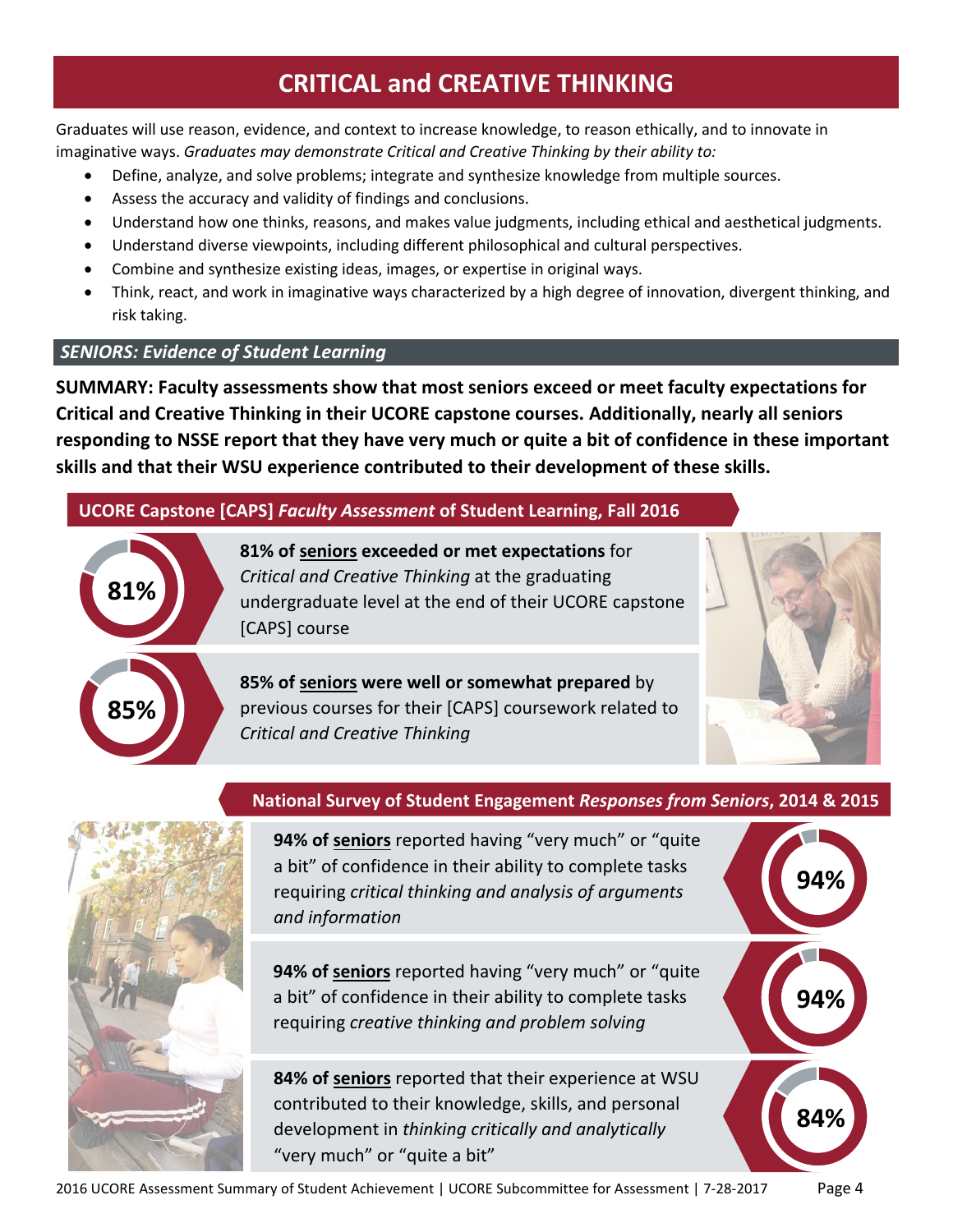| SENIOR Achievement of CRITICAL and CREATIVE THINKING at End of [CAPS] Course |                                                                     |     |    |  |  |  |
|------------------------------------------------------------------------------|---------------------------------------------------------------------|-----|----|--|--|--|
| UCORE Capstone [CAPS] Faculty Assessment of Student Learning, Fall 2016      |                                                                     |     |    |  |  |  |
| % of seniors                                                                 |                                                                     |     |    |  |  |  |
| <b>Exceed expectations at</b>                                                | <b>Partially meet</b><br><b>Meet expectations at</b><br>Do not meet |     |    |  |  |  |
| graduating level<br>graduating level<br>expectations<br>expectations         |                                                                     |     |    |  |  |  |
| 17%                                                                          | 64%                                                                 | 15% | 4% |  |  |  |

| SENIOR Preparedness for CRITICAL and CREATIVE THINKING at Beginning of [CAPS] Course<br><b>UCORE Capstone [CAPS] Faculty Assessment of Student Learning, Fall 2016</b> |     |    |    |  |
|------------------------------------------------------------------------------------------------------------------------------------------------------------------------|-----|----|----|--|
| % of seniors                                                                                                                                                           |     |    |    |  |
| <b>Well prepared</b><br>Somewhat prepared<br><b>Unclear</b><br>Not prepared                                                                                            |     |    |    |  |
| 49%                                                                                                                                                                    | 36% | 8% | 7% |  |

| SENIOR Confidence in Abilities Related to CRITICAL and CREATIVE THINKING<br>National Survey of Student Engagement Responses from Seniors, 2014 & 2015 |                          |     |      |                    |
|-------------------------------------------------------------------------------------------------------------------------------------------------------|--------------------------|-----|------|--------------------|
| How much confidence do you have in your ability<br>% of seniors                                                                                       |                          |     |      |                    |
| to complete tasks requiring the following skills<br>and abilities?                                                                                    | Quite a bit<br>Very much |     | Some | <b>Very little</b> |
| Critical thinking and analysis of arguments and<br>information                                                                                        | 60%                      | 34% | 6%   | 0%                 |
| Creative thinking and problem solving                                                                                                                 | 60%                      | 34% | 6%   | 0%                 |

| SENIOR Perceived Gains Related to CRITICAL and CREATIVE THINKING                           |              |             |      |                    |  |
|--------------------------------------------------------------------------------------------|--------------|-------------|------|--------------------|--|
| National Survey of Student Engagement Responses from Seniors, 2014 & 2015                  |              |             |      |                    |  |
| How much has your experience at this institution                                           | % of seniors |             |      |                    |  |
| contributed to your knowledge, skills, and<br>personal development in the following areas? | Very much    | Quite a bit | Some | <b>Very little</b> |  |
| Thinking critically and analytically                                                       | 47%          | 37%         | 13%  | 3%                 |  |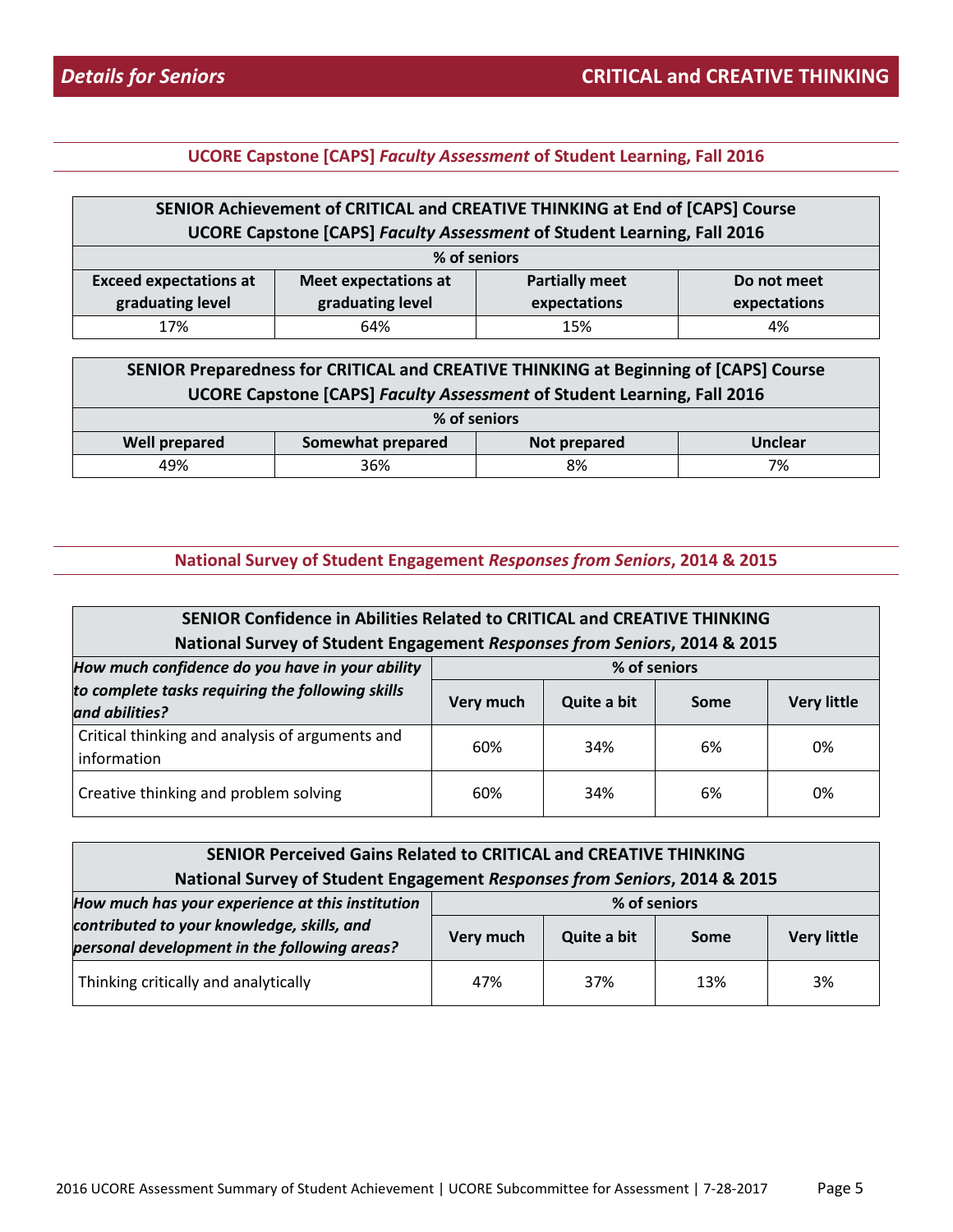**SUMMARY: In their UCORE first-year experience course, students are introduced to and practice applying evidence to create arguments – a skill where faculty assessments indicate that nearly all first-year students exceed, meet, or partially meet faculty expectations at the first-year level. Nearly all first-year students responding to NSSE report that their coursework emphasizes evaluating information, analyzing reasoning, and forming new ideas.**

#### **First-Year Experience [ROOT]** *Faculty Evaluation* **of Student Work, 2015-16**



**93% of first-year students exceeded, met or partially met expectations** for *using evidence to build arguments* at a first-year undergraduate level at the end of their UCORE first-year experience [ROOT] course

#### **National Survey of Student Engagement** *Responses from First-Year Students***, 2014 & 2015**

**95% of first-year students** reported *forming a new idea or understanding from various pieces of information* during the current academic year



#### **First-Year Experience [ROOT]** *Faculty Evaluation* **of Student Work, 2015-16**

| FIRST-YEAR Achievement Related to CRITICAL and CREATIVE THINKING at End of [ROOT] Course |
|------------------------------------------------------------------------------------------|
| First-Year Experience [ROOT] Faculty Evaluation of Student Work, 2015-16                 |

|                                   | % of first-year students |                  |                       |              |  |
|-----------------------------------|--------------------------|------------------|-----------------------|--------------|--|
|                                   | Exceed                   | <b>Meet</b>      | <b>Partially meet</b> |              |  |
|                                   | expectations at          | expectations at  | expectations at       | Do not meet  |  |
|                                   | first-year level         | first-year level | first-year level      | expectations |  |
| Using evidence to build arguments | 19%                      | 38%              | 37%                   | 7%           |  |

| FIRST-YEAR Skill Development Related to CRITICAL and CREATIVE THINKING                |           |             |             |                    |
|---------------------------------------------------------------------------------------|-----------|-------------|-------------|--------------------|
| National Survey of Student Engagement Responses from First-Year Students, 2014 & 2015 |           |             |             |                    |
| % of first-year students<br>During the current school year, how much has              |           |             |             |                    |
| your coursework emphasized the following?                                             | Very much | Quite a bit | <b>Some</b> | <b>Very little</b> |
| Applying facts, theories, or methods to practical                                     | 25%       | 45%         | 27%         | 3%                 |
| problems or new situations                                                            |           |             |             |                    |
| Analyzing an idea, experience, or line of                                             | 22%       | 46%         | 28%         | 4%                 |
| reasoning in depth by examining its parts                                             |           |             |             |                    |
| Forming a new idea or understanding from                                              | 22%       | 45%         | 28%         | 5%                 |
| various pieces of information                                                         |           |             |             |                    |
| Evaluating a point of view, decision, or                                              | 20%       | 48%         | 28%         | 4%                 |
| information source                                                                    |           |             |             |                    |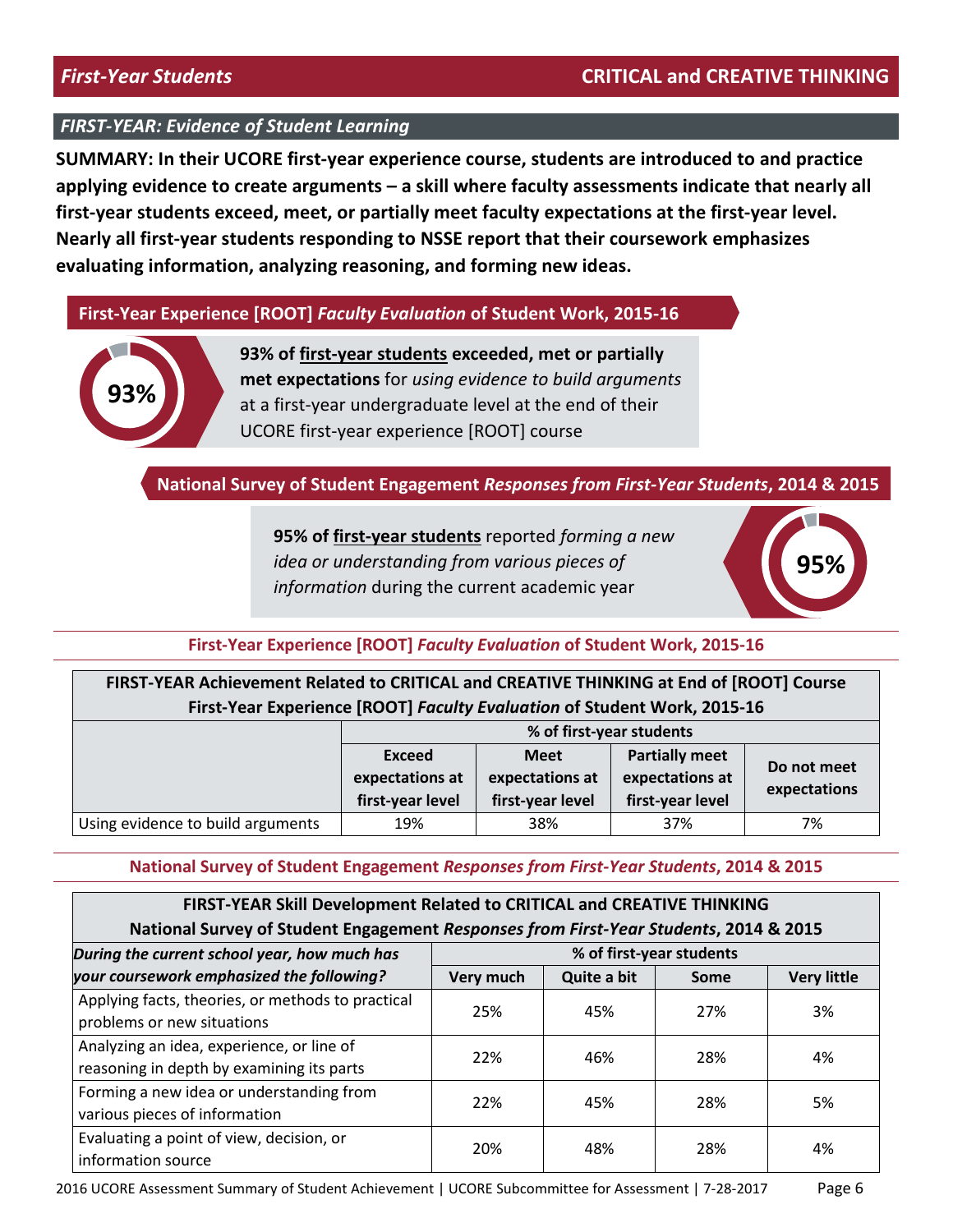# **INFORMATION LITERACY**

<span id="page-6-0"></span>Graduates will effectively identify, locate, evaluate, use responsibly and share information for the problem at hand. *Graduates may demonstrate Information Literacy by their ability to:*

- Determine the extent and type of information needed.
- Implement well-designed search strategies.
- Access information effectively and efficiently from multiple sources.
- Assess credibility and applicability of information sources.
- Use information to accomplish a specific purpose.
- Access and use information ethically and legally.

#### *SENIORS: Evidence of Student Learning*

**SUMMARY: Faculty assessments show that most seniors exceed or meet faculty expectations for Information Literacy in their UCORE capstone courses. Additionally, most seniors responding to NSSE report that their WSU experience contributed to the development of information literacy skills very much or quite a bit.**

### **UCORE Capstone [CAPS]** *Faculty Assessment* **of Student Learning, Fall 2016**



**82% of seniors exceeded or met expectations** for *Information Literacy* at the graduating undergraduate level at the end of their UCORE capstone [CAPS] course

**81% of seniors were well or somewhat prepared** by previous courses for their [CAPS] coursework related to *Information Literacy*



**84%**

**81%**

**63%**



#### **National Survey of Student Engagement** *Responses from Seniors***, 2014 & 2015**

**84% of seniors** reported that their experience at WSU contributed to their knowledge, skills, and personal development in *using information effectively* "very much" or "quite a bit"

**81% of seniors** reported *using information from a variety of sources* "very often" or "often" during the current academic year

**63% of seniors** reported *assessing the conclusions of a published work* "very often" or "often" during the current academic year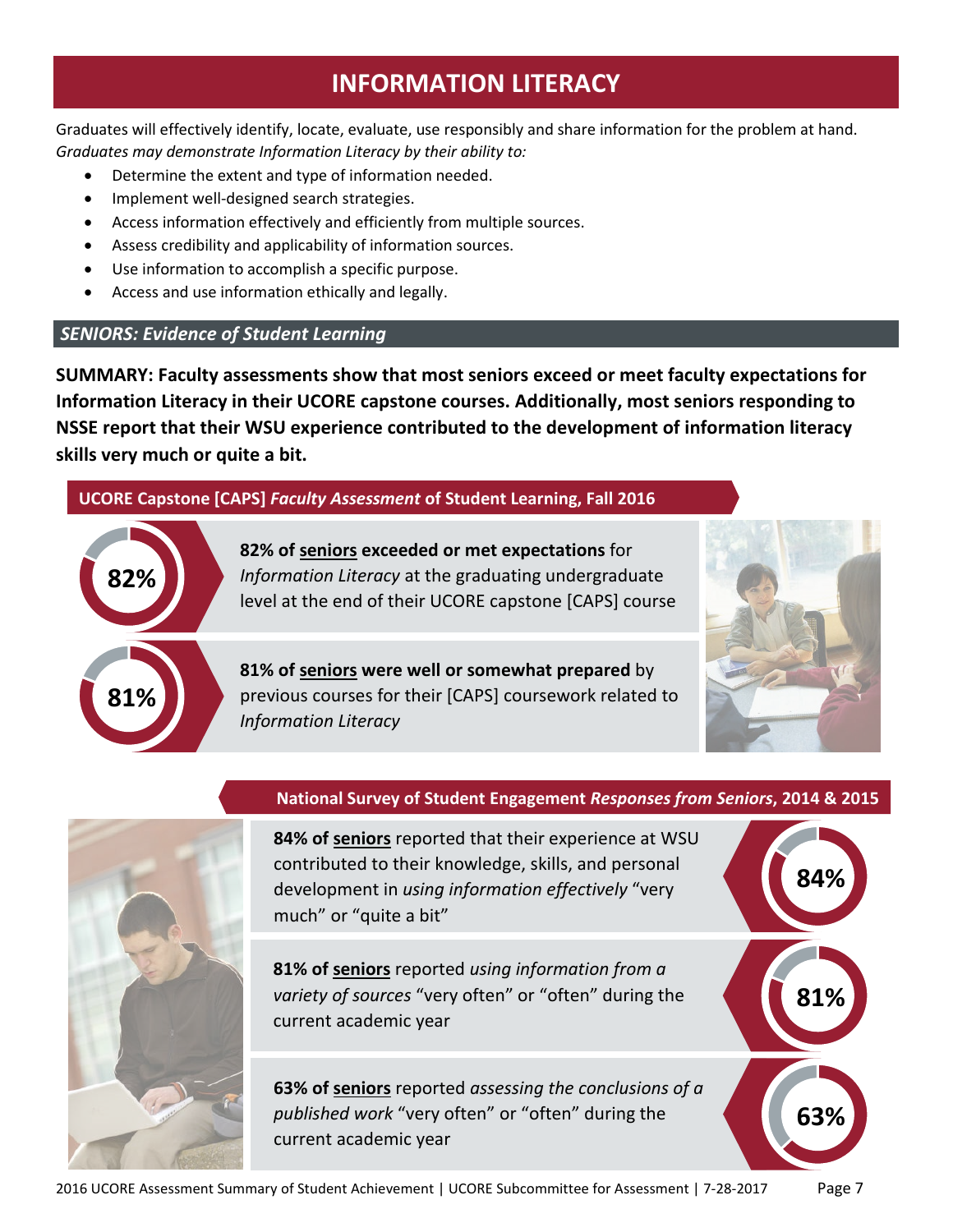| SENIOR Achievement of INFORMATION LITERACY at End of [CAPS] Course<br>UCORE Capstone [CAPS] Faculty Assessment of Student Learning, Fall 2016 |                                                                     |     |    |  |  |
|-----------------------------------------------------------------------------------------------------------------------------------------------|---------------------------------------------------------------------|-----|----|--|--|
|                                                                                                                                               | % of seniors                                                        |     |    |  |  |
| <b>Exceed expectations at</b>                                                                                                                 | <b>Partially meet</b><br><b>Meet expectations at</b><br>Do not meet |     |    |  |  |
| graduating level<br>graduating level<br>expectations<br>expectations                                                                          |                                                                     |     |    |  |  |
| 17%                                                                                                                                           | 66%                                                                 | 15% | 3% |  |  |

| SENIOR Preparedness for INFORMATION LITERACY at Beginning of [CAPS] Course<br>UCORE Capstone [CAPS] Faculty Assessment of Student Learning, Fall 2016 |              |           |  |  |  |
|-------------------------------------------------------------------------------------------------------------------------------------------------------|--------------|-----------|--|--|--|
|                                                                                                                                                       |              |           |  |  |  |
|                                                                                                                                                       | % of seniors |           |  |  |  |
| Somewhat prepared<br><b>Well prepared</b><br><b>Unclear</b><br>Not prepared                                                                           |              |           |  |  |  |
| 49%                                                                                                                                                   | 32%          | 8%<br>11% |  |  |  |

| <b>SENIOR Perceived Gains Related to INFORMATION LITERACY</b>                              |           |              |      |                    |
|--------------------------------------------------------------------------------------------|-----------|--------------|------|--------------------|
| National Survey of Student Engagement Responses from Seniors, 2014 & 2015                  |           |              |      |                    |
| How much has your experience at this institution                                           |           | % of seniors |      |                    |
| contributed to your knowledge, skills, and<br>personal development in the following areas? | Very much | Quite a bit  | Some | <b>Very little</b> |
| Using information effectively                                                              | 44%       | 41%          | 14%  | 2%                 |

| <b>SENIOR Skill Development Related to INFORMATION LITERACY</b>           |            |              |                  |              |  |
|---------------------------------------------------------------------------|------------|--------------|------------------|--------------|--|
| National Survey of Student Engagement Responses from Seniors, 2014 & 2015 |            |              |                  |              |  |
| During the current school year, whether course-<br>% of seniors           |            |              |                  |              |  |
| related or not, about how often have you written                          | Very often | <b>Often</b> | <b>Sometimes</b> | <b>Never</b> |  |
| something (paper, report, article, blog, etc.) that:                      |            |              |                  |              |  |
| Used information from a variety of sources                                | 50%        | 30%          | 17%              | 2%           |  |
| (books, journals, Internet, databases, etc.)                              |            |              |                  |              |  |
| Assessed the conclusions of a published work                              | 33%        | 30%          | 28%              | 9%           |  |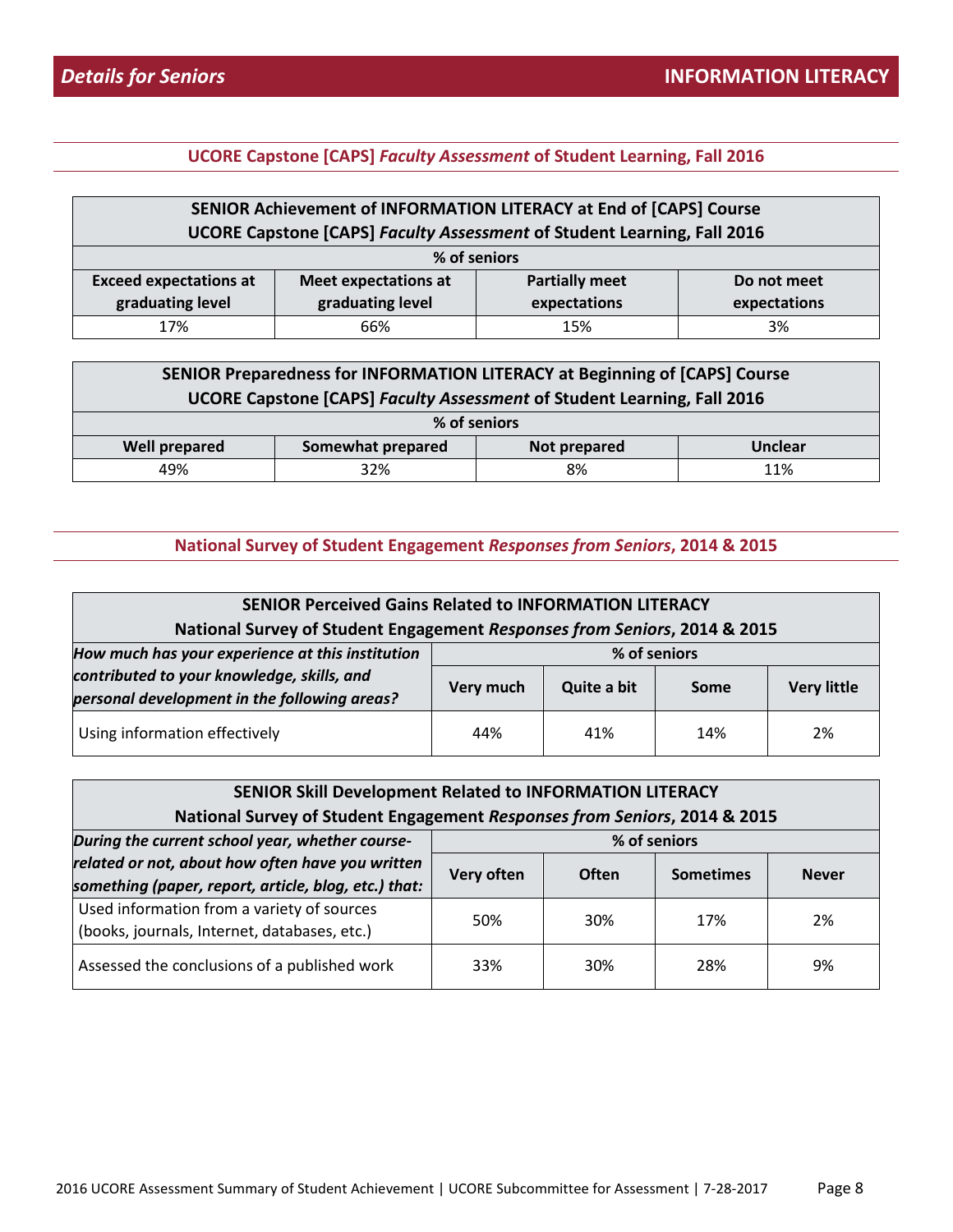**SUMMARY: In their UCORE first-year experience course, students are introduced to and practice developing a set of sources relevant to their research topic – a skill where faculty assessments indicate that nearly all first-year students exceed, meet, or partially meet faculty expectations at the first-year level. Additionally, nearly all first-year students responding to NSSE report that they have opportunities to practice information literacy skills in their coursework.**

**First-Year Experience [ROOT]** *Faculty Evaluation* **of Student Work, 2015-16**



**96% of first-year students exceeded, met or partially met expectations** for *developing a set of sources relevant to the research topic* at a first-year undergraduate level at the end of their UCORE first-year experience [ROOT] course

**National Survey of Student Engagement** *Responses from First-Year Students***, 2014 & 2015**

**99% of first-year students** reported *completing an assignment using an information source other than required readings* during the current academic year



### **First-Year Experience [ROOT]** *Faculty Evaluation* **of Student Work, 2015-16**

### **FIRST-YEAR Achievement Related to INFORMATION LITERACY at End of [ROOT] Course First-Year Experience [ROOT]** *Faculty Evaluation* **of Student Work, 2015-16**

|                                                               | % of first-year students                                    |     |                                          |                             |  |
|---------------------------------------------------------------|-------------------------------------------------------------|-----|------------------------------------------|-----------------------------|--|
|                                                               | Exceed<br><b>Meet</b><br>expectations at<br>expectations at |     | <b>Partially meet</b><br>expectations at | Do not meet<br>expectations |  |
|                                                               | first-year level<br>first-year level<br>first-year level    |     |                                          |                             |  |
| Developing a set of sources relevant<br>to the research topic | 28%                                                         | 34% | 35%                                      | 4%                          |  |

**National Survey of Student Engagement** *Responses from First-Year Students***, 2014 & 2015**

| FIRST-YEAR Skill Development Related to INFORMATION LITERACY                                                                      |            |              |                          |              |  |
|-----------------------------------------------------------------------------------------------------------------------------------|------------|--------------|--------------------------|--------------|--|
| National Survey of Student Engagement Responses from First-Year Students, 2014 & 2015                                             |            |              |                          |              |  |
| During the current school year, about how often have you done                                                                     |            |              | % of first-year students |              |  |
| the following?                                                                                                                    | Very often | <b>Often</b> | <b>Sometimes</b>         | <b>Never</b> |  |
| Completed an assignment that used an information source (book,<br>article, Web site, etc.) other than required course readings    | 42%        | 43%          | 14%                      | 1%           |  |
| Completed an assignment that used the library's electronic<br>collection of articles, books, and journals                         | 37%        | 31%          | 27%                      | 5%           |  |
| Received feedback from an instructor that improved your use of<br>information resources (source selection, proper citation, etc.) | 28%        | 39%          | 27%                      | 6%           |  |

2016 UCORE Assessment Summary of Student Achievement | UCORE Subcommittee for Assessment | 7-28-2017 Page 9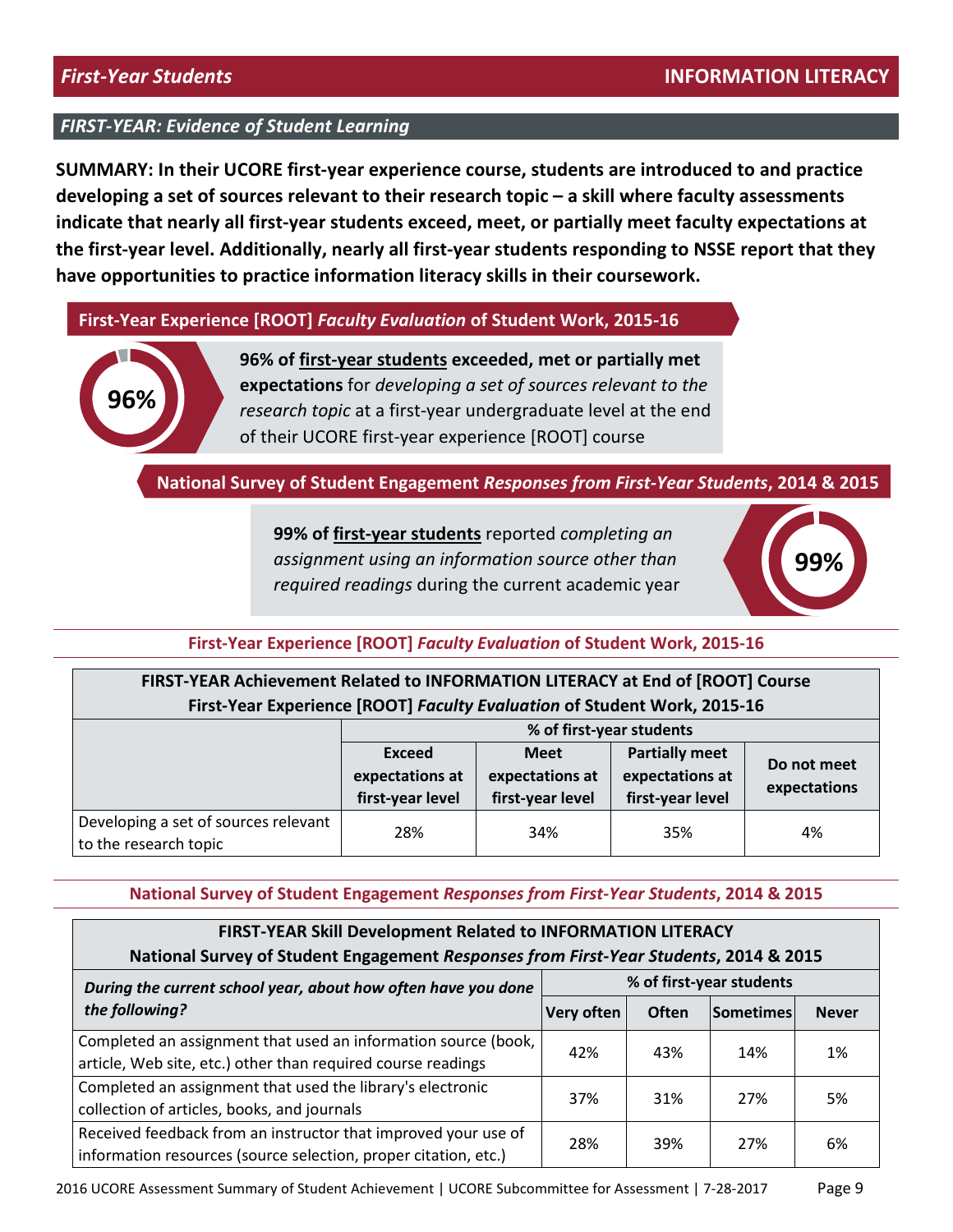# **DEPTH, BREADTH and INTEGRATION OF LEARNING**

<span id="page-9-0"></span>Graduates will develop depth, breadth, and integration of learning for the benefit of themselves, their communities, their employers, and for society at large. *Graduates may demonstrate Depth, Breadth and Integration of Learning:*

- Through study in the sciences and mathematics, social sciences, humanities, histories, languages, and the arts.
- By showing a depth of knowledge within the chosen academic field of study based on integration of its history, core methods, techniques, vocabulary, and unsolved problems.
- By applying the concepts of the general and specialized studies to personal, academic, service learning, professional, and/or community activities.
- By understanding how the methods and concepts of the chosen discipline relate to those of other disciplines and by possessing the ability to engage in cross-disciplinary activities.

# *SENIORS: Evidence of Student Learning*

**SUMMARY: Faculty assessments indicate that most seniors exceed or meet faculty expectations for Depth, Breadth and Integration of Learning in their UCORE capstone courses. Additionally, most seniors responding to NSSE report that they make connections between, and combine ideas from, different courses and that they connect their learning to societal issues very often or often.**

# **UCORE Capstone [CAPS]** *Faculty Assessment* **of Student Learning, Fall 2016**



**83% of seniors exceeded or met expectations** for *Depth, Breadth and Integration of Learning* at the graduating undergraduate level at the end of their UCORE capstone [CAPS] course

**74% of seniors were well or somewhat prepared** by previous courses for their [CAPS] coursework related to *Depth, Breadth and Integration of Learning*



**84%**

**77%**

**66%**

# **National Survey of Student Engagement** *Responses from Seniors***, 2014 & 2015**



**84% of seniors** reported *connecting ideas from their courses to prior experiences and knowledge* "very often" or "often" during the current academic year

**77% of seniors** reported *combining ideas from different courses when completing assignments* "very often" or "often" during the current academic year

**66% of seniors** reported *connecting their learning to societal problems or issues* "very often" or "often" during the current academic year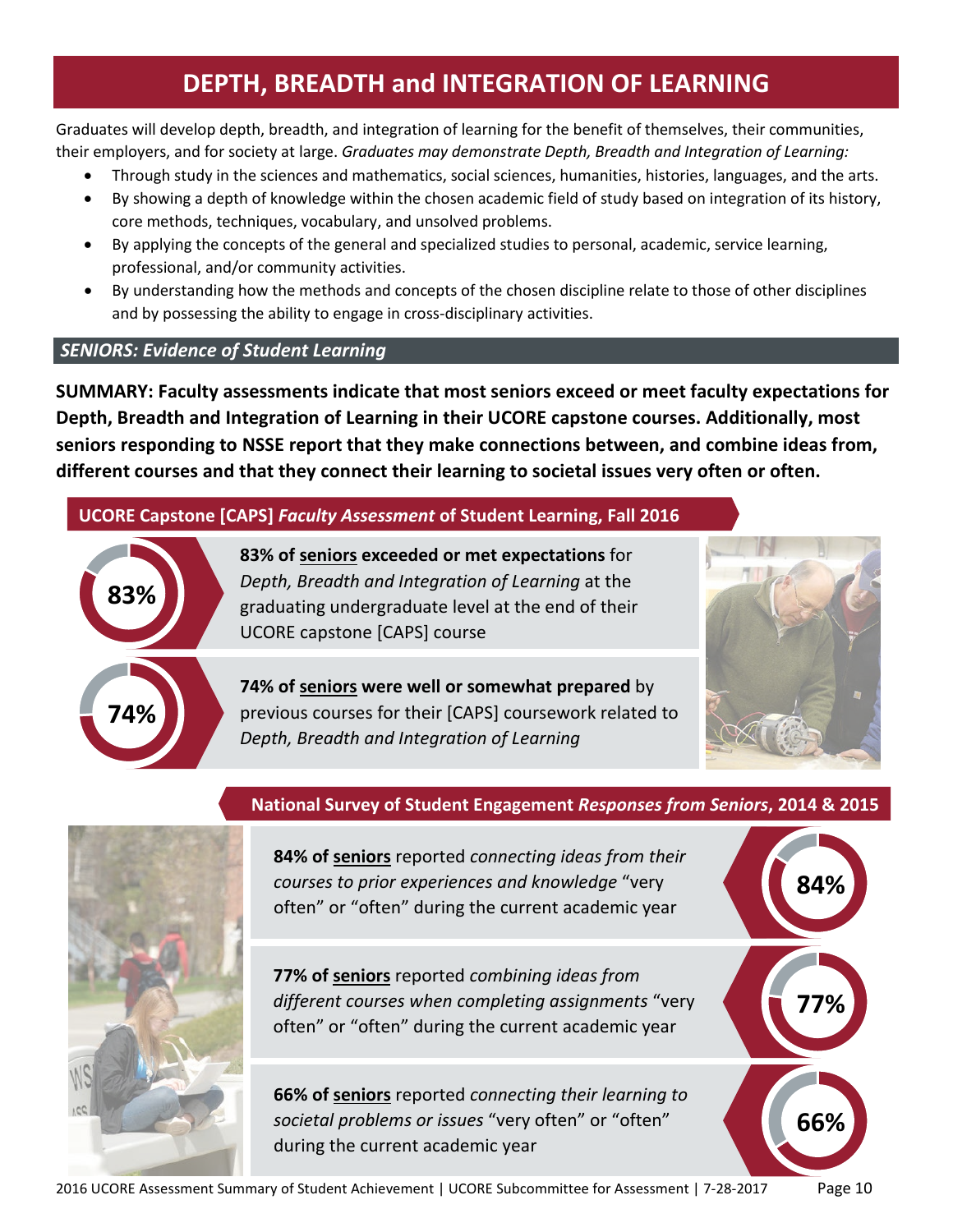#### **SENIOR Achievement of DEPTH, BREADTH and INTEGRATION OF LEARNING at End of [CAPS] Course UCORE Capstone [CAPS]** *Faculty Assessment* **of Student Learning, Fall 2016 % of seniors Exceed expectations at graduating level Meet expectations at graduating level Partially meet expectations Do not meet expectations** 24% 59% 13% 4%

| SENIOR Preparedness for DEPTH, BREADTH and INTEGRATION OF LEARNING at Beginning of [CAPS] |              |  |  |  |  |
|-------------------------------------------------------------------------------------------|--------------|--|--|--|--|
| <b>UCORE Capstone [CAPS] Faculty Assessment of Student Learning, Fall 2016</b>            |              |  |  |  |  |
|                                                                                           | % of seniors |  |  |  |  |
| <b>Well prepared</b><br>Somewhat prepared<br>Not prepared<br>Unclear                      |              |  |  |  |  |
| 18%<br>48%<br>26%<br>7%                                                                   |              |  |  |  |  |

| SENIOR Learning Tasks Related to DEPTH, BREADTH and INTEGRATION OF LEARNING |                         |              |                  |              |  |  |  |
|-----------------------------------------------------------------------------|-------------------------|--------------|------------------|--------------|--|--|--|
| National Survey of Student Engagement Responses from Seniors, 2014 & 2015   |                         |              |                  |              |  |  |  |
| During the current school year, about how often                             | % of seniors            |              |                  |              |  |  |  |
| have you done the following?                                                | Very often              | <b>Often</b> | <b>Sometimes</b> | <b>Never</b> |  |  |  |
| Connected ideas from your courses to your prior                             | 39%                     | 45%          | 15%              | 1%           |  |  |  |
| experiences and knowledge                                                   |                         |              |                  |              |  |  |  |
| Combined ideas from different courses when                                  | 35%<br>22%<br>2%<br>41% |              |                  |              |  |  |  |
| completing assignments                                                      |                         |              |                  |              |  |  |  |
| Connected your learning to societal problems or                             | 29%                     | 37%          | 30%              | 4%           |  |  |  |
| issues                                                                      |                         |              |                  |              |  |  |  |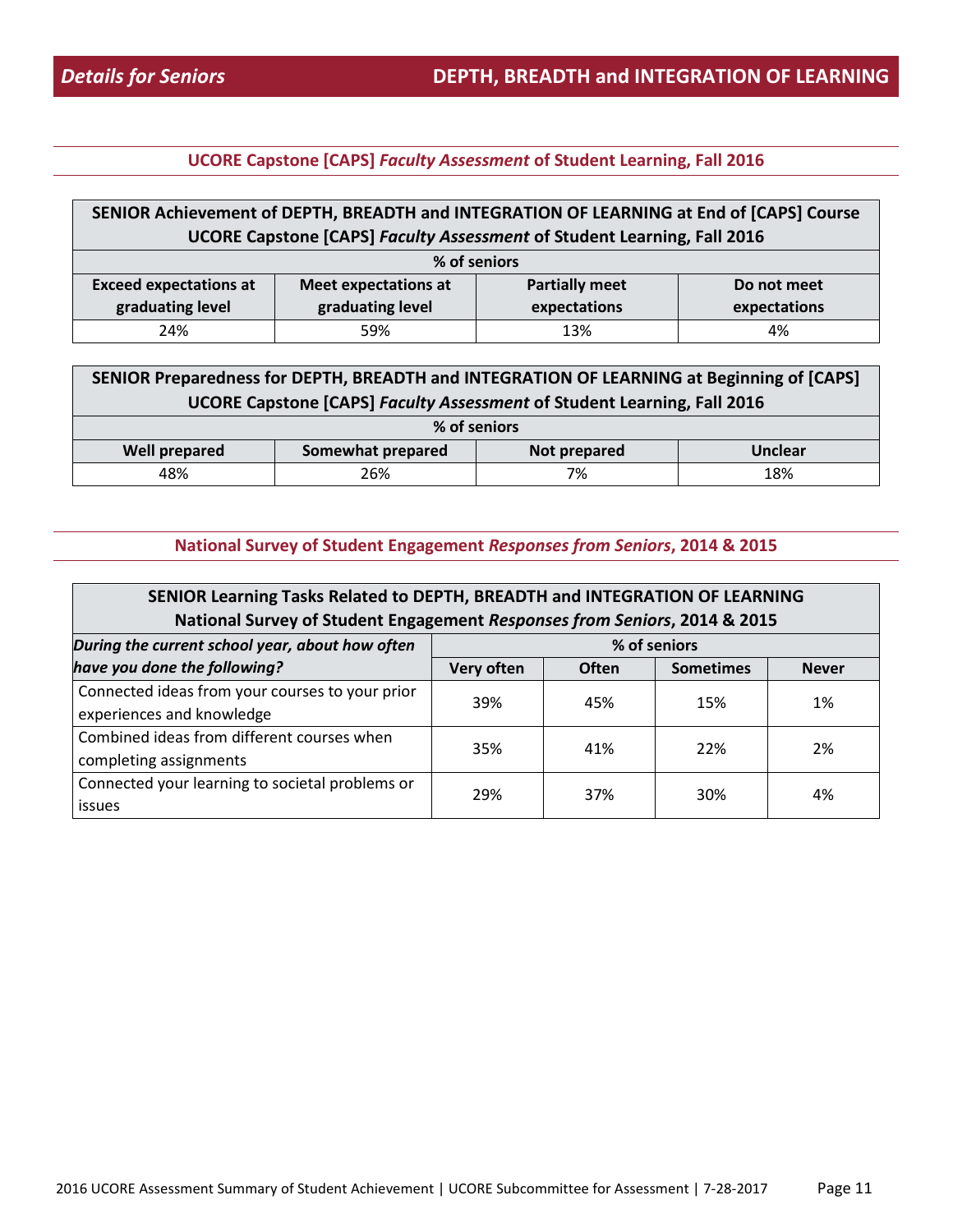**SUMMARY: Nearly all first-year students responding to NSSE report that they have opportunities to make connections among ideas and perspectives from different disciplines.** 

### **National Survey of Student Engagement** *Responses from First-Year Students***, 2014 & 2015**

**93% of first-year students** reported *writing something that included ideas from more than one academic discipline* during the current academic year



| FIRST-YEAR Skill Development Related to DEPTH, BREADTH and INTEGRATION OF LEARNING                                                                                         |     |     |     |    |  |  |
|----------------------------------------------------------------------------------------------------------------------------------------------------------------------------|-----|-----|-----|----|--|--|
| National Survey of Student Engagement Responses from First-Year Students, 2014 & 2015                                                                                      |     |     |     |    |  |  |
| % of first-year students<br>During the current school year, whether course-                                                                                                |     |     |     |    |  |  |
| related or not, about how often have you written<br>Very often<br><b>Often</b><br><b>Sometimes</b><br><b>Never</b><br>something (paper, report, article, blog, etc.) that: |     |     |     |    |  |  |
| Included ideas from more than one academic discipline<br>30%<br>33%<br>7%<br>29%                                                                                           |     |     |     |    |  |  |
| Presented multiple viewpoints or perspectives                                                                                                                              | 26% | 33% | 34% | 7% |  |  |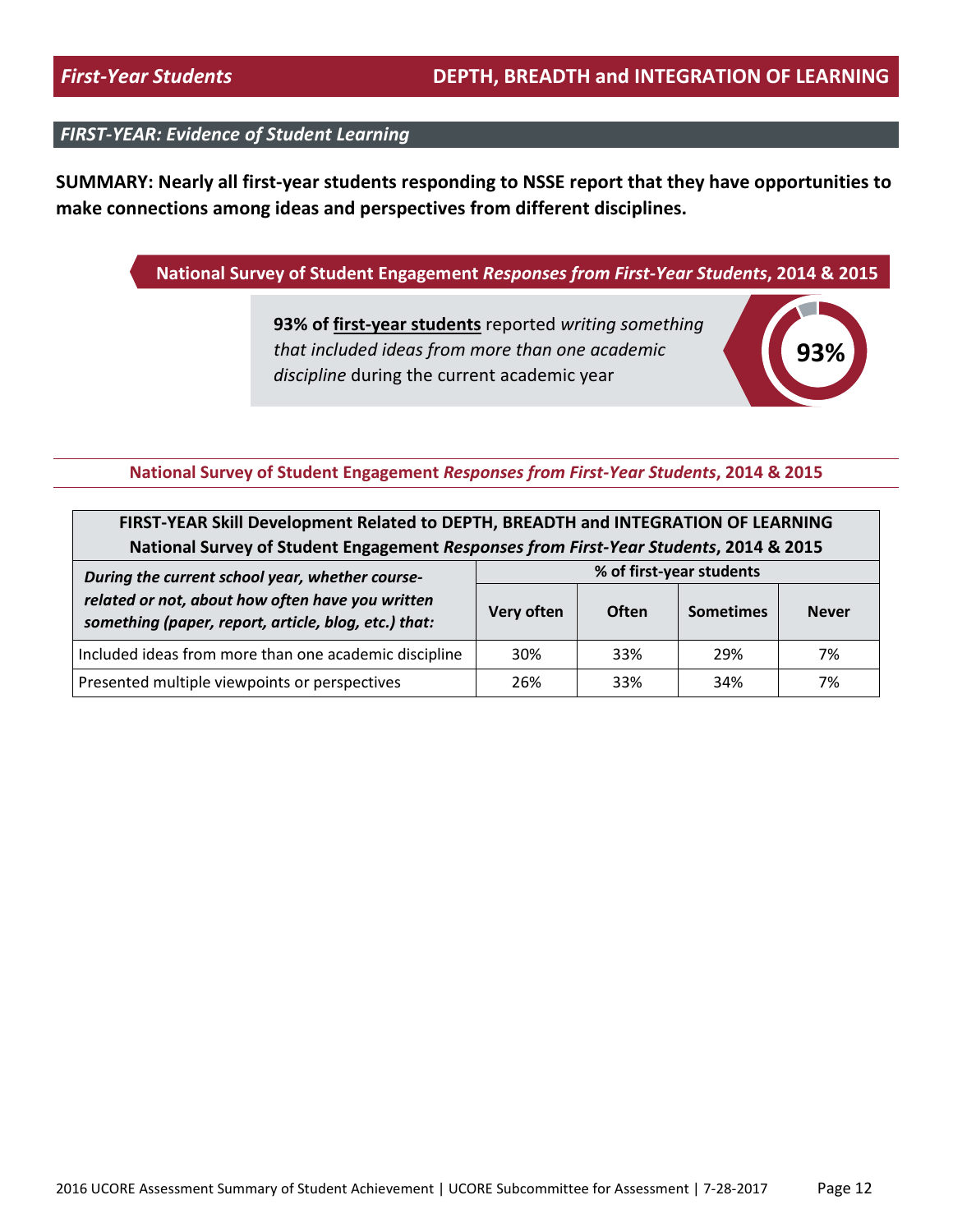Graduates will write, speak and listen to achieve intended meaning and understanding among all participants. *Graduates may demonstrate Communication by the ability to:*

- Recognize how circumstances, background, values, interests and needs shape communication sent and received.
- Tailor message to the audience. Speak with comfort in front of groups.
- Express concepts, propositions, and beliefs in coherent, concise and technically correct form.
- Choose appropriate communication medium and technology.
- <span id="page-12-0"></span>• Follow social norms for individual and small group interactions.

# **WRITTEN COMMUNICATION**

### *SENIORS: Evidence of Student Learning*

**SUMMARY: Faculty assessments indicate that most seniors exceed or meet faculty expectations for Written Communication in their UCORE capstone courses. Additionally, most seniors responding to NSSE report that their WSU experience contributed very much or quite a bit to their development of written communication skills and that they have confidence in their ability to write clearly.** 

### **UCORE Capstone [CAPS]** *Faculty Assessment* **of Student Learning, Fall 2016**



**79% of seniors exceeded or met expectations** for *Written Communication* at the graduating undergraduate level at the end of their UCORE capstone [CAPS] course

**85% of seniors were well or somewhat prepared** by previous courses for their [CAPS] coursework related to *Written Communication*



**90%**

**73%**

# **National Survey of Student Engagement** *Responses from Seniors***, 2014 & 2015**



**90% of seniors**reported having "very much" or "quite a bit" of confidence in their ability to complete tasks requiring *clear writing*

**73% of seniors** reported that their experience at WSU contributed to their knowledge, skills, and personal development in *writing clearly and effectively* "very much" or "quite a bit"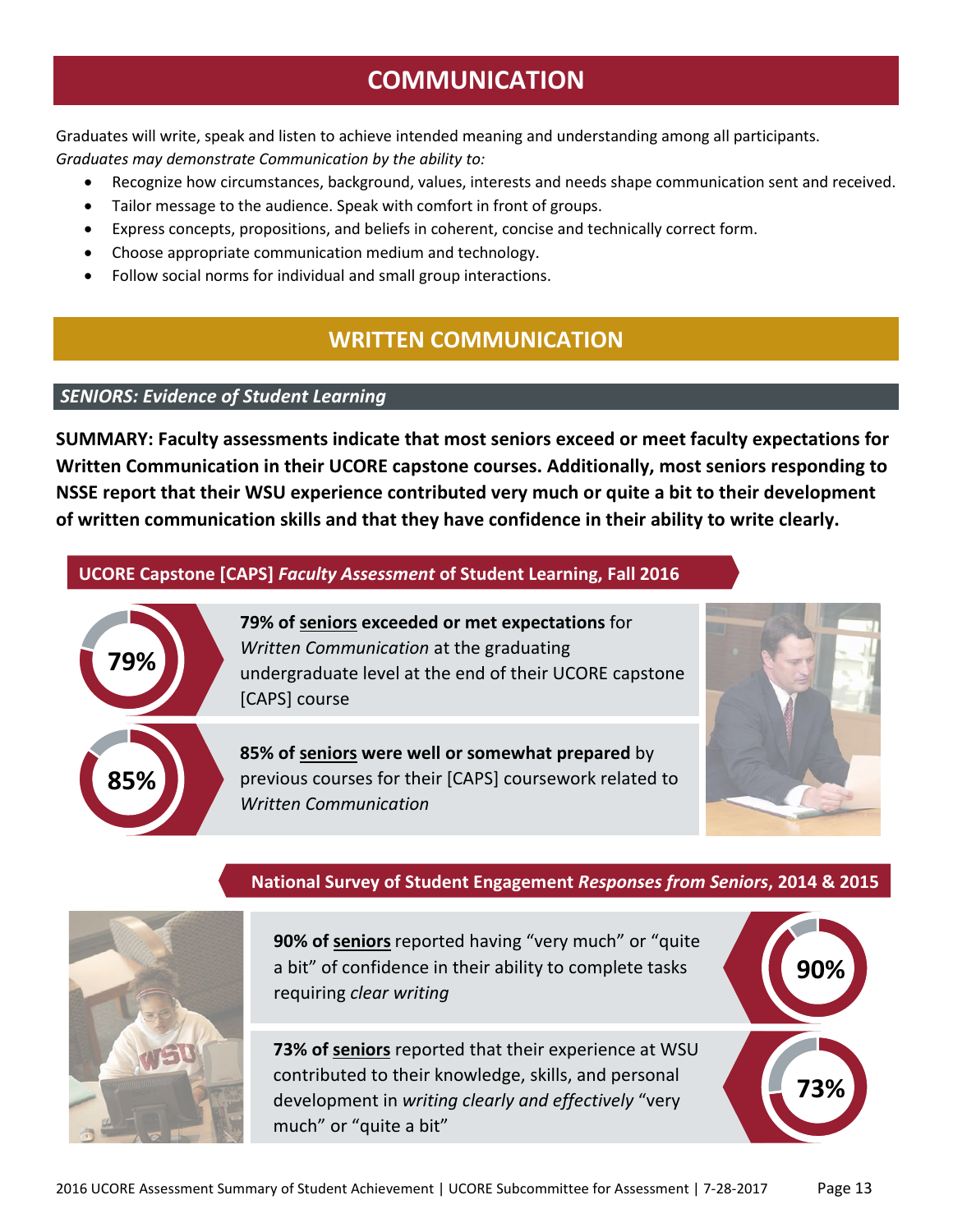| SENIOR Achievement of WRITTEN COMMUNICATION at End of [CAPS] Course  |                                                                                |                       |             |  |  |  |
|----------------------------------------------------------------------|--------------------------------------------------------------------------------|-----------------------|-------------|--|--|--|
|                                                                      | <b>UCORE Capstone [CAPS] Faculty Assessment of Student Learning, Fall 2016</b> |                       |             |  |  |  |
|                                                                      | % of seniors                                                                   |                       |             |  |  |  |
| <b>Exceed expectations at</b>                                        | <b>Meet expectations at</b>                                                    | <b>Partially meet</b> | Do not meet |  |  |  |
| graduating level<br>graduating level<br>expectations<br>expectations |                                                                                |                       |             |  |  |  |
| 17%<br>62%<br>5%<br>15%                                              |                                                                                |                       |             |  |  |  |

| SENIOR Preparedness for WRITTEN COMMUNICATION at Beginning of [CAPS] Course    |              |  |  |  |  |  |
|--------------------------------------------------------------------------------|--------------|--|--|--|--|--|
| <b>UCORE Capstone [CAPS] Faculty Assessment of Student Learning, Fall 2016</b> |              |  |  |  |  |  |
|                                                                                | % of seniors |  |  |  |  |  |
| Somewhat prepared<br><b>Well prepared</b><br><b>Unclear</b><br>Not prepared    |              |  |  |  |  |  |
| 30%<br>5%<br>55%<br>10%                                                        |              |  |  |  |  |  |

| <b>SENIOR Confidence in Abilities Related to WRITTEN COMMUNICATION</b>    |                                                        |              |     |    |  |  |
|---------------------------------------------------------------------------|--------------------------------------------------------|--------------|-----|----|--|--|
| National Survey of Student Engagement Responses from Seniors, 2014 & 2015 |                                                        |              |     |    |  |  |
| How much confidence do you have in your ability                           |                                                        | % of seniors |     |    |  |  |
| to complete tasks requiring the following skills<br>and abilities?        | <b>Very little</b><br>Quite a bit<br>Very much<br>Some |              |     |    |  |  |
| Clear writing                                                             | 52%                                                    | 38%          | 10% | 0% |  |  |

| <b>SENIOR Perceived Gains Related to WRITTEN COMMUNICATION</b>            |                                                        |              |     |    |  |
|---------------------------------------------------------------------------|--------------------------------------------------------|--------------|-----|----|--|
| National Survey of Student Engagement Responses from Seniors, 2014 & 2015 |                                                        |              |     |    |  |
| How much has your experience at this institution                          |                                                        | % of seniors |     |    |  |
| contributed to your knowledge, skills, and                                | <b>Very little</b><br>Quite a bit<br>Very much<br>Some |              |     |    |  |
| personal development in the following areas?                              |                                                        |              |     |    |  |
| Writing clearly and effectively                                           | 35%                                                    | 38%          | 21% | 6% |  |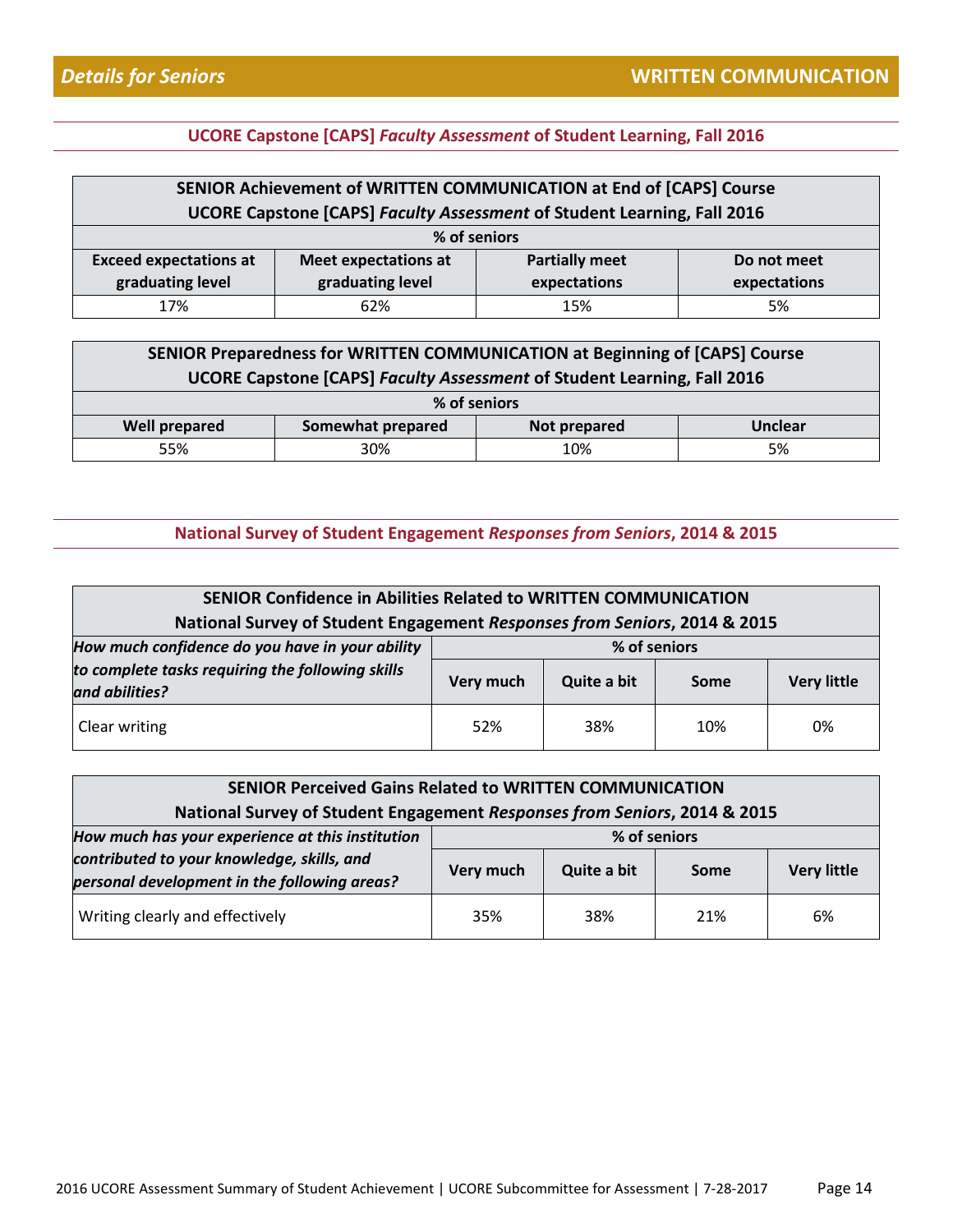**SUMMARY: Most first-year students responding to NSSE report that they have opportunities to practice Written Communication.**

### **National Survey of Student Engagement** *Responses from First-Year Students***, 2014 & 2015**

**86% of first-year students** reported being assigned three or more *papers, reports, or other writing tasks* of up to 5 pages in length during the current academic year



| FIRST-YEAR Skill Development Related to WRITTEN COMMUNICATION<br>National Survey of Student Engagement Responses from First-Year Students, 2014 & 2015                      |    |    |    |     |  |  |  |
|-----------------------------------------------------------------------------------------------------------------------------------------------------------------------------|----|----|----|-----|--|--|--|
| % of first-year students<br>During the current school year, about how many                                                                                                  |    |    |    |     |  |  |  |
| papers, reports, or other writing tasks of the<br>More than<br>Less than<br>6-10 papers<br>3-5 papers<br>following lengths have you been assigned?<br>10 papers<br>3 papers |    |    |    |     |  |  |  |
| 14%<br>26%<br>31%<br>29%<br>Up to 5 pages                                                                                                                                   |    |    |    |     |  |  |  |
| Between 6 and 10 pages<br>65%<br>2%<br>5%<br>27%                                                                                                                            |    |    |    |     |  |  |  |
| 11 or more pages                                                                                                                                                            | 2% | 2% | 3% | 93% |  |  |  |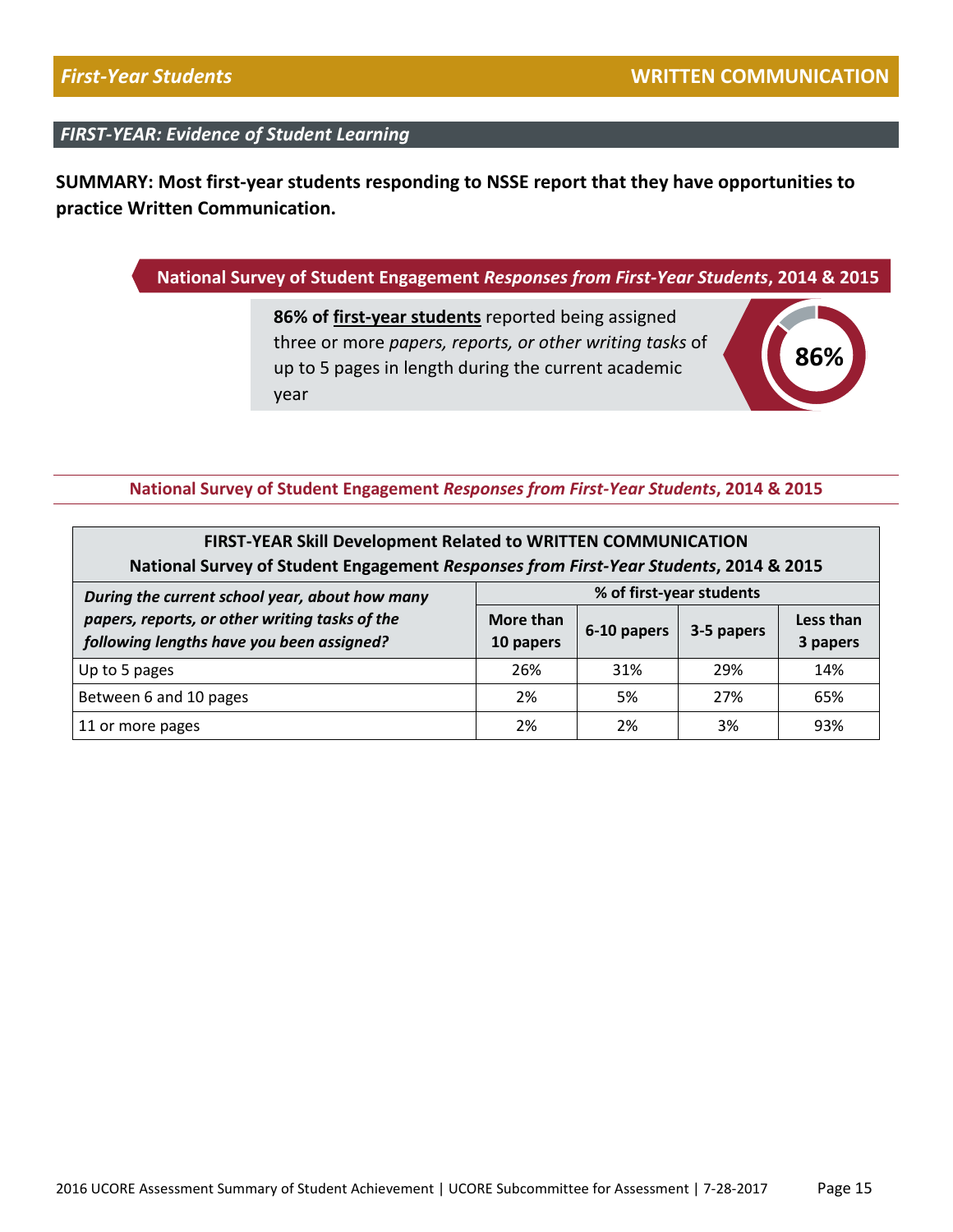#### <span id="page-15-0"></span>**ORAL COMMUNICATION SCIENTIFIC LITERACY DIVERSITY QUANTITATIVE REASONING**

All UCORE capstone [CAPS] courses are required to include Written Communication, while Oral Communication is part the Communication goal in many, but not all, [CAPS] courses. Three additional learning goals – Scientific Literacy, Diversity, and Quantitative Reasoning – are optional in [CAPS] courses, depending on the student project, discipline, and course. Therefore, not all students are required to demonstrate these goals in their [CAPS] course.

In Fall 2016, UCORE piloted assessments of these additional learning goals in [CAPS] courses. Faculty could choose to assess student performance on Oral Communication, Scientific Literacy, Diversity, and/or Quantitative Reasoning, if the faculty member found enough elements to evaluate student learning. These assessments represent fewer courses and students than assessments of Critical and Creative Thinking, Information Literacy, Depth, Breadth and Integration of Learning, and Written Communication, required in all [CAPS] courses.

#### **Initial observations**

These pilot assessment results show strong student achievement in these areas compared to student perceptions reported on NSSE, suggesting that students in [CAPS] courses which include a focus in these skills have closer encounters with these learning goals and more opportunities to deepen understanding and skills. Offered to all seniors, NSSE results related to these learning goals may come from a broader sample of students than [CAPS] enrollments. Preliminary review of these pilot data also generated discussions about the need to gather other assessments of student work which draw from a broader range of students.

#### **Learning Goals and Participating Courses**

**Oral Communication**: The pilot [CAPS] assessment for Oral Communication includes 26 of the 31 reports submitted for primarily seniors (>90% seniors) [CAPS] courses, which represents roughly 781 seniors. In 23 of the 26 reports evaluating Oral Communication, instructors reported that their students were also primarily majors (>90% majors). Courses in which faculty found enough Oral Communication elements to evaluate student learning included these course prefixes: ANTH, BIOLOGY, COMSOC, CPT\_S, CS, E\_E, ENTRP, FINE\_ART, FRENCH, HBM, HISTORY, KINES, MBIOS, MGMT, NATRS, NURS, PSYCH, SOC, and TCH\_LRN.

**Scientific Literacy:** The pilot [CAPS] assessment for Scientific Literacy includes 20 of the 31 reports submitted for primarily seniors (>90% seniors) [CAPS] courses, which represents roughly 723 seniors. In 17 of the 20 reports evaluating Scientific Literacy, instructors reported that their students were also primarily majors (>90% majors). Courses in which faculty found enough Scientific Literacy elements to evaluate student learning included these course prefixes: BIOLOGY, CS, E\_E, ENTRP, FRENCH, HBM, KINES, MBIOS, MGMT, NATRS, NURS, PSYCH, SOC, and TCH\_LRN.

**Diversity:** The pilot [CAPS] assessment for Diversity includes 17 of the 31 reports submitted for primarily seniors (>90% seniors) [CAPS] courses, which represents roughly 494 seniors. In 14 of the 17 reports evaluating Diversity, instructors reported that their students were also primarily majors (>90% majors). Courses in which faculty found enough Diversity elements to evaluate student learning included these course prefixes: ANTH, BIOLOGY, COMSOC, CPT\_S, FRENCH, HBM, HISTORY, MGMT, NATRS, NURS, PSYCH, SOC, and TCH\_LRN.

**Quantitative Reasoning:** The pilot [CAPS] assessment for Quantitative Reasoning includes 16 of the 31 reports submitted for primarily seniors (>90% seniors) [CAPS] courses, which represents roughly 598 seniors. In 15 of the 16 reports evaluating Quantitative Reasoning, instructors reported that their students were also primarily majors (>90% majors). Courses in which faculty found enough Quantitative Reasoning elements to evaluate student learning included these course prefixes: BIOLOGY, CPT\_S, CS, E\_E, ENTRP, HBM, MBIOS, MGMT, NURS, and PSYCH.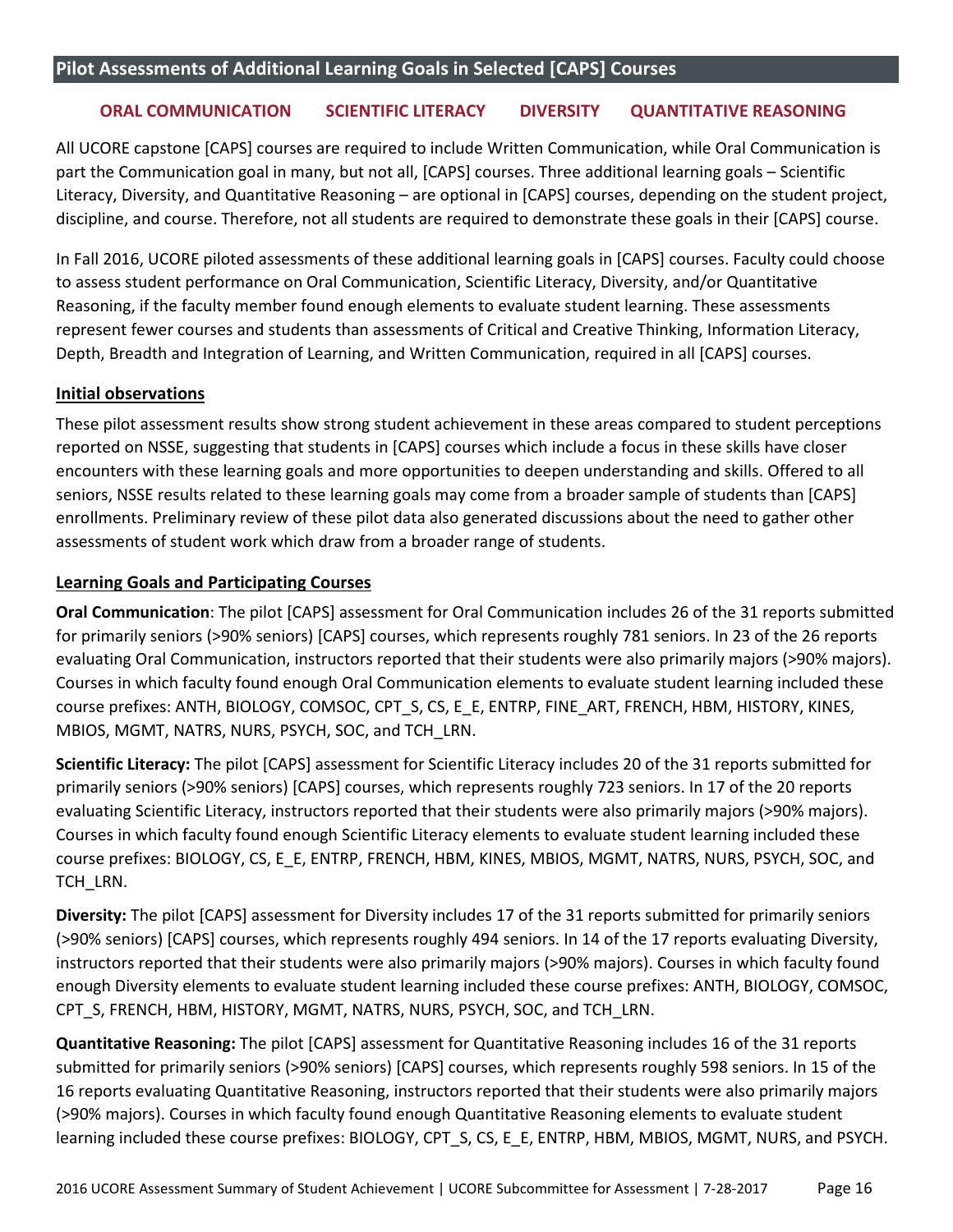# **ORAL COMMUNICATION**

### <span id="page-16-0"></span>*SENIORS: Evidence of Student Learning*

**SUMMARY: In UCORE capstone courses where faculty found elements of Oral Communication, pilot faculty assessments indicate that most seniors exceed or meet faculty expectations for Oral Communication. Additionally, more than half of seniors responding to NSSE report that their WSU experience contributed very much or quite a bit to their speaking skills and that they have confidence in speaking.** 

### **Pilot UCORE Capstone [CAPS]** *Faculty Assessment* **of Student Learning, Fall 2016**

**84% of seniors exceeded or met expectations** for *Oral Communication* at the graduating undergraduate level at the end of their UCORE capstone [CAPS] course

**89% of seniors were well or somewhat prepared** by previous courses for their [CAPS] coursework related to Oral Communication



### **National Survey of Student Engagement** *Responses from Seniors***, 2014 & 2015**



**71% of seniors**reported having "very much" or "quite a bit" of confidence in their ability to complete tasks requiring *persuasive speaking*

**63% of seniors** reported that their experience at WSU contributed to their knowledge, skills, and personal development in *speaking clearly and effectively* "very much" or "quite a bit"

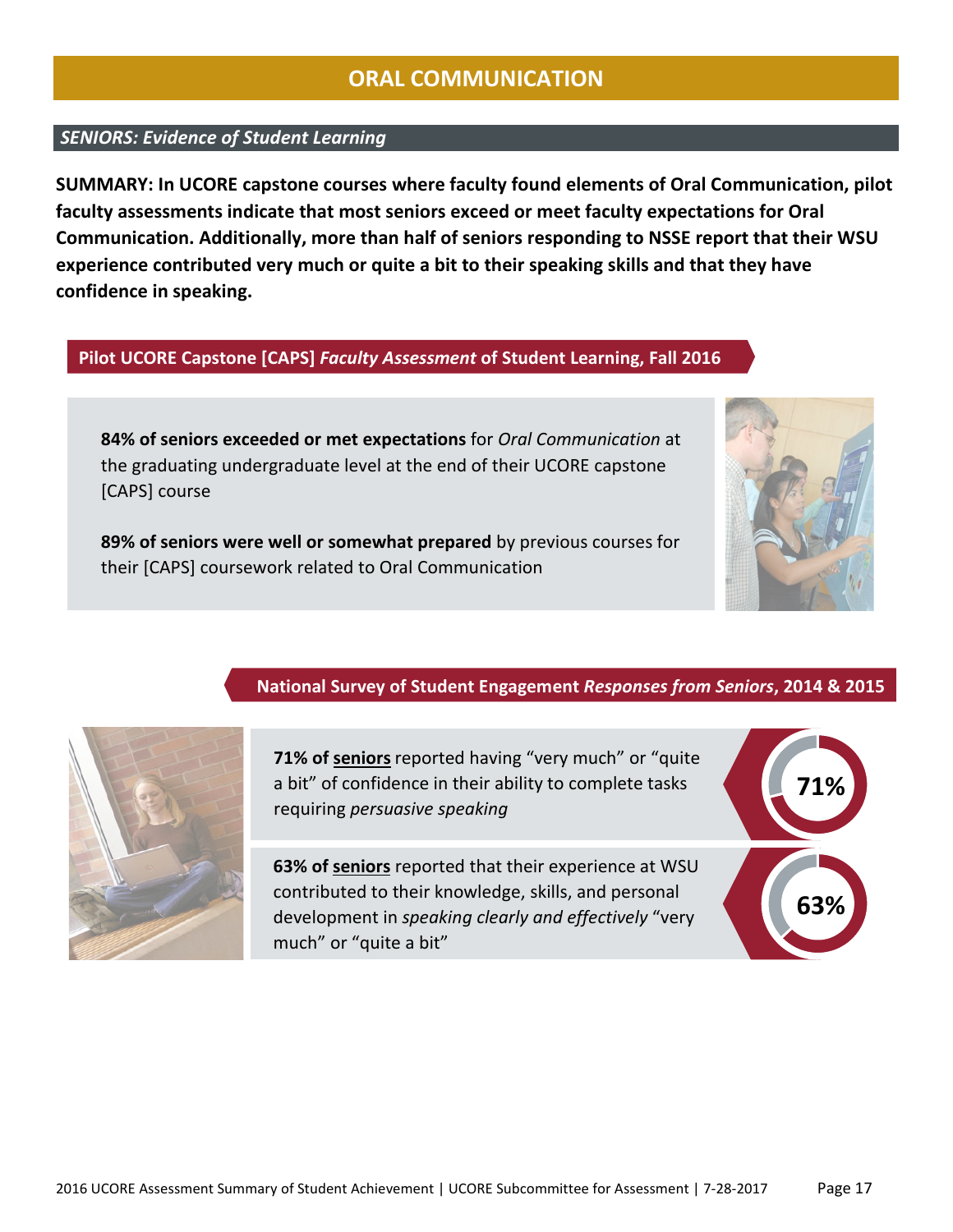| SENIOR Achievement of ORAL COMMUNICATION at End of [CAPS] Course     |                                                                               |  |  |  |  |  |
|----------------------------------------------------------------------|-------------------------------------------------------------------------------|--|--|--|--|--|
|                                                                      | Pilot UCORE Capstone [CAPS] Faculty Assessment of Student Learning, Fall 2016 |  |  |  |  |  |
|                                                                      | % of seniors                                                                  |  |  |  |  |  |
| <b>Exceed expectations at</b>                                        | <b>Partially meet</b><br><b>Meet expectations at</b><br>Do not meet           |  |  |  |  |  |
| graduating level<br>graduating level<br>expectations<br>expectations |                                                                               |  |  |  |  |  |
| 21%                                                                  | 63%<br>12%<br>3%                                                              |  |  |  |  |  |

| SENIOR Preparedness for ORAL COMMUNICATION at Beginning of [CAPS] Course<br>Pilot UCORE Capstone [CAPS] Faculty Assessment of Student Learning, Fall 2016 |                 |  |  |  |  |  |
|-----------------------------------------------------------------------------------------------------------------------------------------------------------|-----------------|--|--|--|--|--|
|                                                                                                                                                           | % of seniors    |  |  |  |  |  |
| Somewhat prepared<br><b>Well prepared</b><br>Not prepared<br><b>Unclear</b>                                                                               |                 |  |  |  |  |  |
| 57%                                                                                                                                                       | 31%<br>6%<br>5% |  |  |  |  |  |

<sup>1</sup>Fall 2016 is the first semester that instructors had the option to report on Oral Communication (a sub-goal of Communication) if students were asked to demonstrate it in their course. This pilot [CAPS] assessment for Oral Communication includes 26 of the 31 reports submitted for primarily seniors (>90% seniors) [CAPS] courses, which represents roughly 781 seniors. In 23 of the 26 reports evaluating Oral Communication, instructors reported that their students were also primarily majors (>90% majors). Courses in which faculty found enough Oral Communication elements to evaluate student learning included these course prefixes: ANTH, BIOLOGY, COMSOC, CPT\_S, CS, E\_E, ENTRP, FINE\_ART, FRENCH, HBM, HISTORY, KINES, MBIOS, MGMT, NATRS, NURS, PSYCH, SOC, and TCH\_LRN.

Since [CAPS] courses may include Oral Communication as appropriate to the course and discipline, not all students are required to demonstrate Oral Communication in their [CAPS] course. Results from NSSE (below) may represent seniors from a broader sample of students than [CAPS] enrollments.

| <b>SENIOR Confidence in Abilities Related to ORAL COMMUNICATION</b><br>National Survey of Student Engagement Responses from Seniors, 2014 & 2015 |              |             |      |                    |  |
|--------------------------------------------------------------------------------------------------------------------------------------------------|--------------|-------------|------|--------------------|--|
| How much confidence do you have in your ability                                                                                                  | % of seniors |             |      |                    |  |
| to complete tasks requiring the following skills<br>and abilities?                                                                               | Very much    | Quite a bit | Some | <b>Very little</b> |  |
| Persuasive speaking                                                                                                                              | 35%          | 37%         | 25%  | 4%                 |  |

| <b>SENIOR Perceived Gains Related to ORAL COMMUNICATION</b><br>National Survey of Student Engagement Responses from Seniors, 2014 & 2015 |              |             |      |                    |  |
|------------------------------------------------------------------------------------------------------------------------------------------|--------------|-------------|------|--------------------|--|
| How much has your experience at this institution                                                                                         | % of seniors |             |      |                    |  |
| contributed to your knowledge, skills, and<br>personal development in the following areas?                                               | Very much    | Quite a bit | Some | <b>Very little</b> |  |
| Speaking clearly and effectively                                                                                                         | 28%          | 35%         | 26%  | 11%                |  |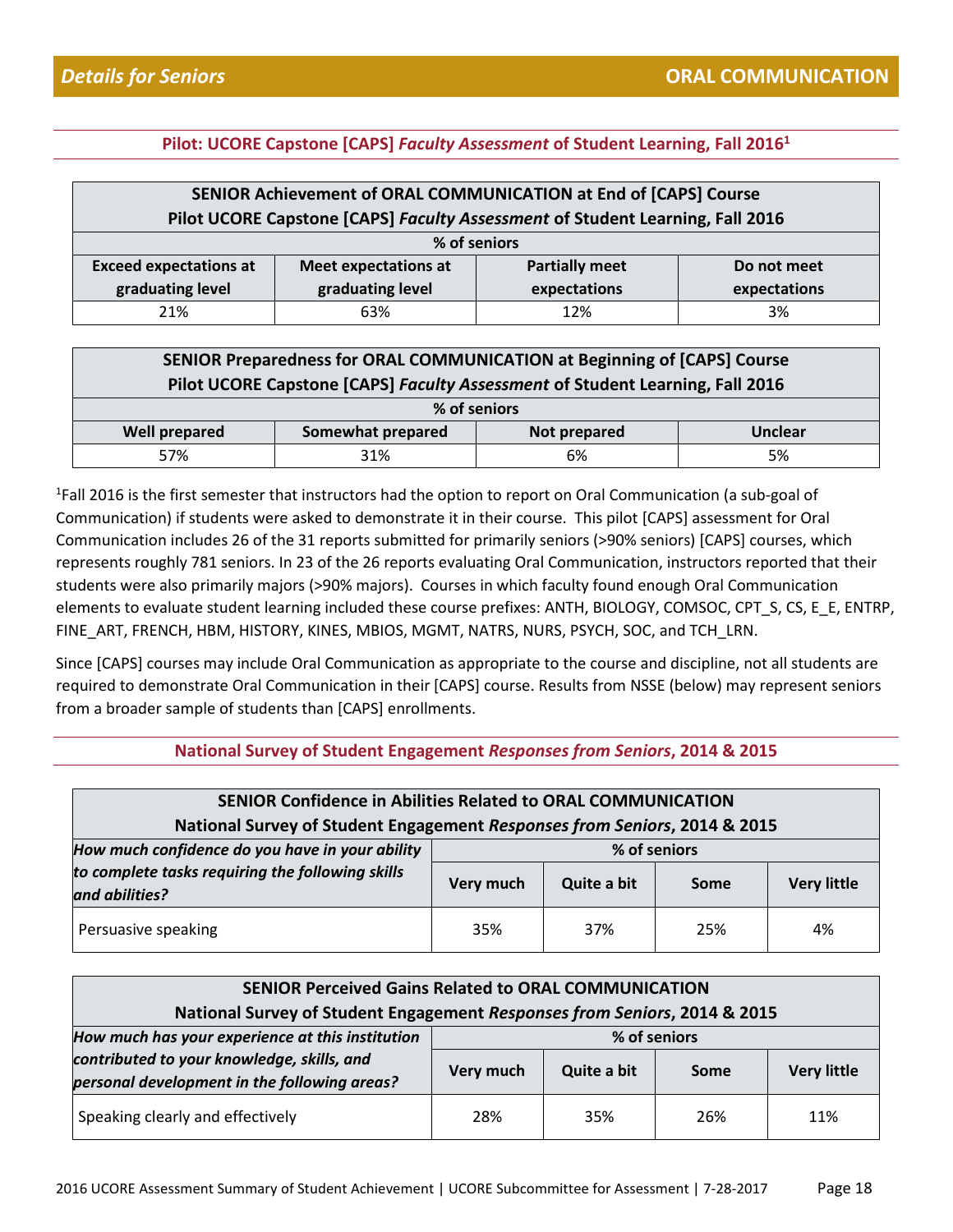**SUMMARY: Most first-year students report they have opportunities to practice Oral Communication in their courses.** 

**National Survey of Student Engagement** *Responses from First-Year Students***, 2014 & 2015**

**74% of first-year students** reported *giving a course presentation* during the current academic year



| <b>FIRST-YEAR Skill Development Related to ORAL COMMUNICATION</b><br>National Survey of Student Engagement Responses from First-Year Students, 2014 & 2015 |                                                                                            |     |     |     |  |
|------------------------------------------------------------------------------------------------------------------------------------------------------------|--------------------------------------------------------------------------------------------|-----|-----|-----|--|
| During the current school year, about how often have<br>you done the following?                                                                            | % of first-year students<br>Very often<br><b>Often</b><br><b>Sometimes</b><br><b>Never</b> |     |     |     |  |
| Gave a course presentation                                                                                                                                 | 8%                                                                                         | 18% | 49% | 26% |  |
| Made a speech to a group (whether course-related or not)                                                                                                   | 7%                                                                                         | 20% | 44% | 29% |  |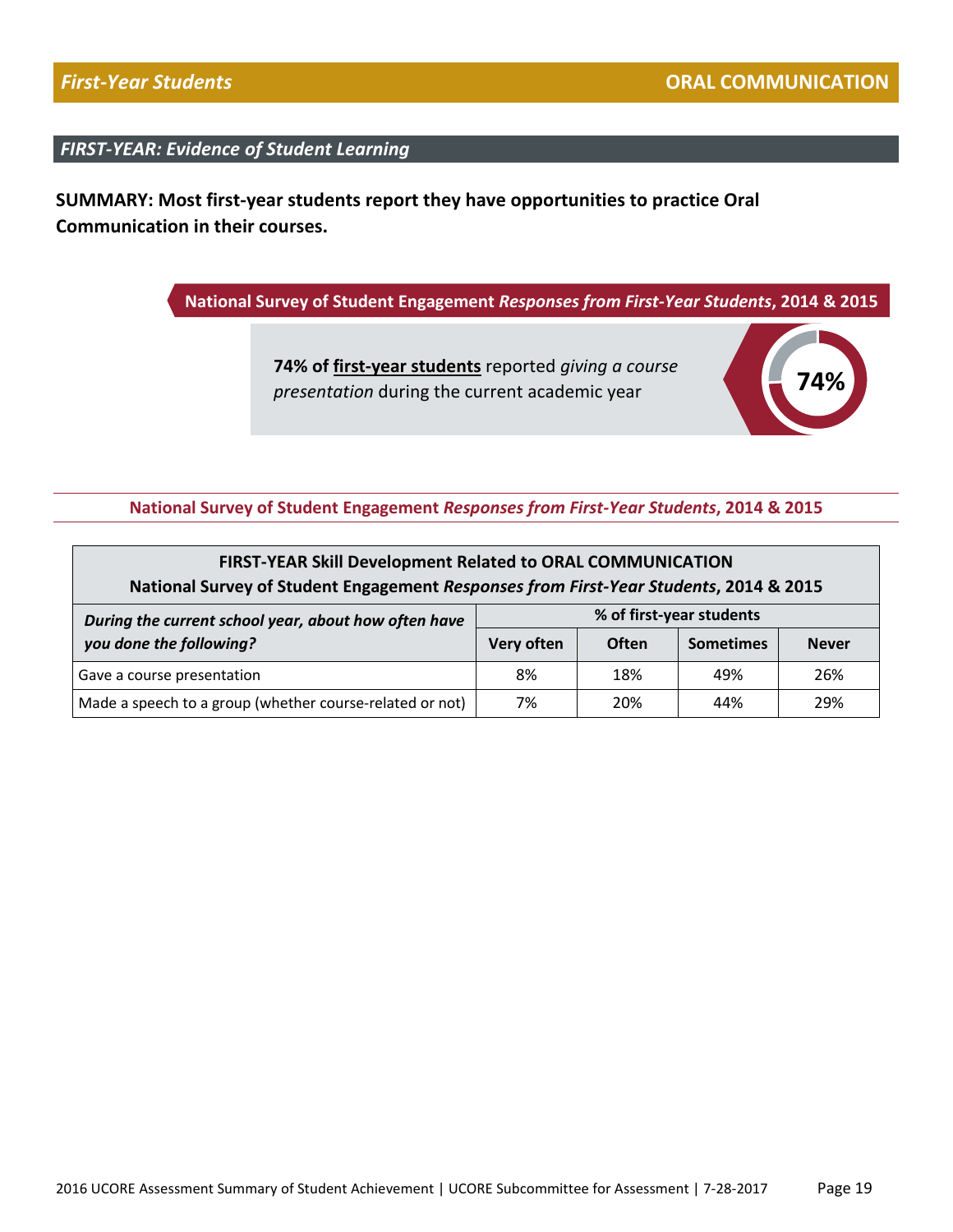# **SCIENTIFIC LITERACY**

<span id="page-19-0"></span>Graduates will have a basic understanding of major scientific concepts and processes required for personal decisionmaking, participation in civic affairs, economic productivity and global stewardship. *Graduates may demonstrate Scientific Literacy by their ability to:*

- Identify scientific issues underlying global, national, local and personal decisions and communicate positions that are scientifically and technologically informed.
- Evaluate the quality of scientific and health-related information on the basis of its source and the methods used to generate it.
- Pose and evaluate arguments based on evidence and apply conclusions from such arguments appropriately.
- Recognize the societal benefits and risks associated with scientific and technological advances.

#### *SENIORS: Evidence of Student Learning*

**SUMMARY: In UCORE capstone courses where faculty found elements of Scientific Literacy to evaluate, pilot faculty assessments indicate that most seniors exceed or meet faculty expectations for Scientific Literacy. Additionally, in courses that administered a nationally-developed science literacy concept inventory, WSU senior science majors scored higher than WSU senior non-science majors.** 

### **Pilot UCORE Capstone [CAPS]** *Faculty Assessment* **of Student Learning, Fall 2016**

**77% of seniors in participating capstones exceeded or met expectations** for *Scientific Literacy* at the graduating undergraduate level at the end of their UCORE capstone [CAPS] course

**89% of seniors in participating capstones were well or somewhat prepared** by previous courses for their [CAPS] coursework related to *Scientific Literacy*



#### **Science Literacy Concept Inventory** *Exam Scores for Seniors***, 2013-2016**



**The overall score for seniors was 78%** for achievement of citizen-level *Scientific Literacy*, with senior science majors scoring higher (average +8%) than senior nonscience majors

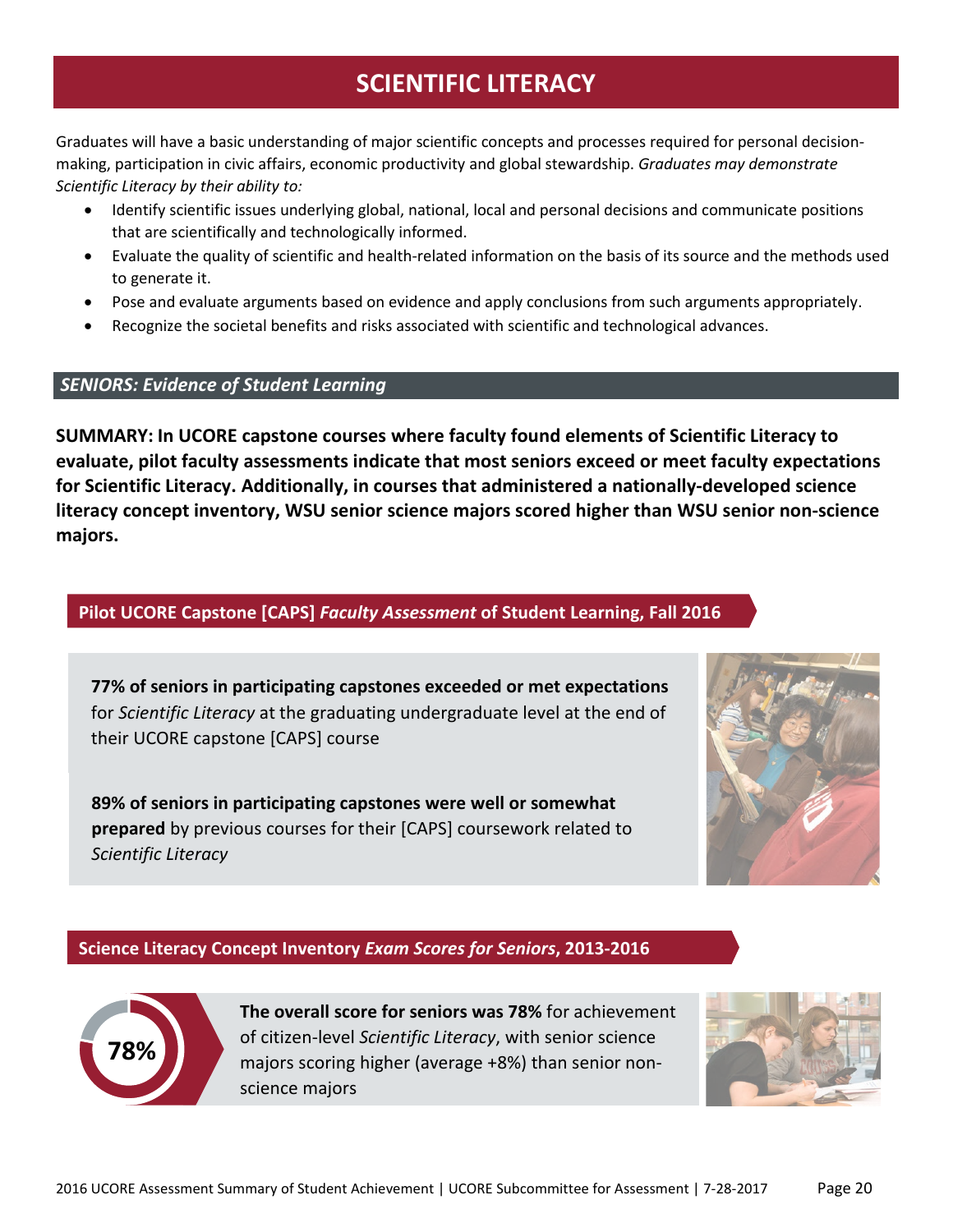| SENIOR Achievement of SCIENTIFIC LITERACY at End of [CAPS] Course              |                                                                               |  |  |  |  |  |
|--------------------------------------------------------------------------------|-------------------------------------------------------------------------------|--|--|--|--|--|
|                                                                                | Pilot UCORE Capstone [CAPS] Faculty Assessment of Student Learning, Fall 2016 |  |  |  |  |  |
|                                                                                | % of seniors                                                                  |  |  |  |  |  |
| <b>Exceed expectations at</b>                                                  | <b>Partially meet</b><br><b>Meet expectations at</b><br>Do not meet           |  |  |  |  |  |
| graduating level<br>graduating level<br>expectations<br>expectations           |                                                                               |  |  |  |  |  |
| 19%<br>58%<br>18%<br>5%                                                        |                                                                               |  |  |  |  |  |
| CENILOD Despectado e e fau COIFNTIFIC LITEDACY et Decision e f. [CADC] Carrier |                                                                               |  |  |  |  |  |

| SENIOR Preparedness for SCIENTIFIC LITERACY at Beginning of [CAPS] Course<br>Pilot UCORE Capstone [CAPS] Faculty Assessment of Student Learning, Fall 2016 |              |    |    |  |  |
|------------------------------------------------------------------------------------------------------------------------------------------------------------|--------------|----|----|--|--|
|                                                                                                                                                            | % of seniors |    |    |  |  |
| Somewhat prepared<br><b>Well prepared</b><br><b>Unclear</b><br>Not prepared                                                                                |              |    |    |  |  |
| 57%                                                                                                                                                        | 32%          | 7% | 4% |  |  |

<sup>2</sup>Fall 2016 is the first semester that instructors had the option to report on Scientific Literacy if students were asked to demonstrate it in their course. This pilot [CAPS] assessment for Scientific Literacy includes 20 of the 31 reports submitted for primarily seniors (>90% seniors) [CAPS] courses, which represents roughly 723 seniors. In 17 of the 20 reports evaluating Scientific Literacy, instructors reported that their students were also primarily majors (>90% majors). Courses in which faculty found enough Scientific Literacy elements to evaluate student learning included these course prefixes: BIOLOGY, CS, E\_E, ENTRP, FRENCH, HBM, KINES, MBIOS, MGMT, NATRS, NURS, PSYCH, SOC, and TCH\_LRN. Since [CAPS] courses may include Scientific Literacy elements as appropriate to the course and discipline, not all students are required to demonstrate Scientific Literacy in their [CAPS] course.

#### **Science Literacy Concept Inventory** *Exam Scores for Seniors***, 2013-20163**

| <b>SENIOR Achievement of Citizen-level SCIENTIFIC LITERACY</b>          |                              |                          |  |  |  |
|-------------------------------------------------------------------------|------------------------------|--------------------------|--|--|--|
| Science Literacy Concept Inventory Exam Scores for Seniors, 2013-2016   |                              |                          |  |  |  |
|                                                                         | <b>Average Score Correct</b> |                          |  |  |  |
| <b>Science Literacy Concepts (Abbreviated)</b>                          | <b>Science Major</b>         | <b>Non-Science Major</b> |  |  |  |
|                                                                         | (323 seniors)                | (196 seniors)            |  |  |  |
| Theories result from testing several hypotheses                         | 93%                          | 89%                      |  |  |  |
| Doubt plays necessary roles in advancing science                        | 88%                          | 79%                      |  |  |  |
| Scientists use evidence-based reasoning                                 | 88%                          | 77%                      |  |  |  |
| Science explains physical phenomena based upon testable information     | 87%                          | 77%                      |  |  |  |
| Science employs modeling                                                | 85%                          | 71%                      |  |  |  |
| Scientific knowledge imparts power that must be used ethically          | 84%                          | 76%                      |  |  |  |
| Scientific knowledge is discovered                                      | 82%                          | 73%                      |  |  |  |
| Science can test hypotheses through controlled experiments              | 81%                          | 71%                      |  |  |  |
| Peer review generally leads to better understanding                     | 78%                          | 75%                      |  |  |  |
| Science literacy is important to both personal and collective decisions | 78%                          | 70%                      |  |  |  |
| All science rests on fundamental assumptions about the physical world   | 72%                          | 74%                      |  |  |  |
| Science differs from technology                                         | 51%                          | 39%                      |  |  |  |
| <b>Overall SLCI Score</b>                                               | 81%                          | 73%                      |  |  |  |

<sup>3</sup>Instructors from various fields offer the SLCI to students in their courses, as appropriate to the course and discipline (see page 3). Participating courses at the 100/200-level included fourteen UCORE inquiry in the natural sciences [BSCI] [PSCI] [SCI] courses and three other courses in science disciplines. Participating courses at the 300/400-level included five UCORE integrative capstone [CAPS] courses in science disciplines, six other courses in science disciplines, and three courses in non-science disciplines.

2016 UCORE Assessment Summary of Student Achievement | UCORE Subcommittee for Assessment | 7-28-2017 Page 21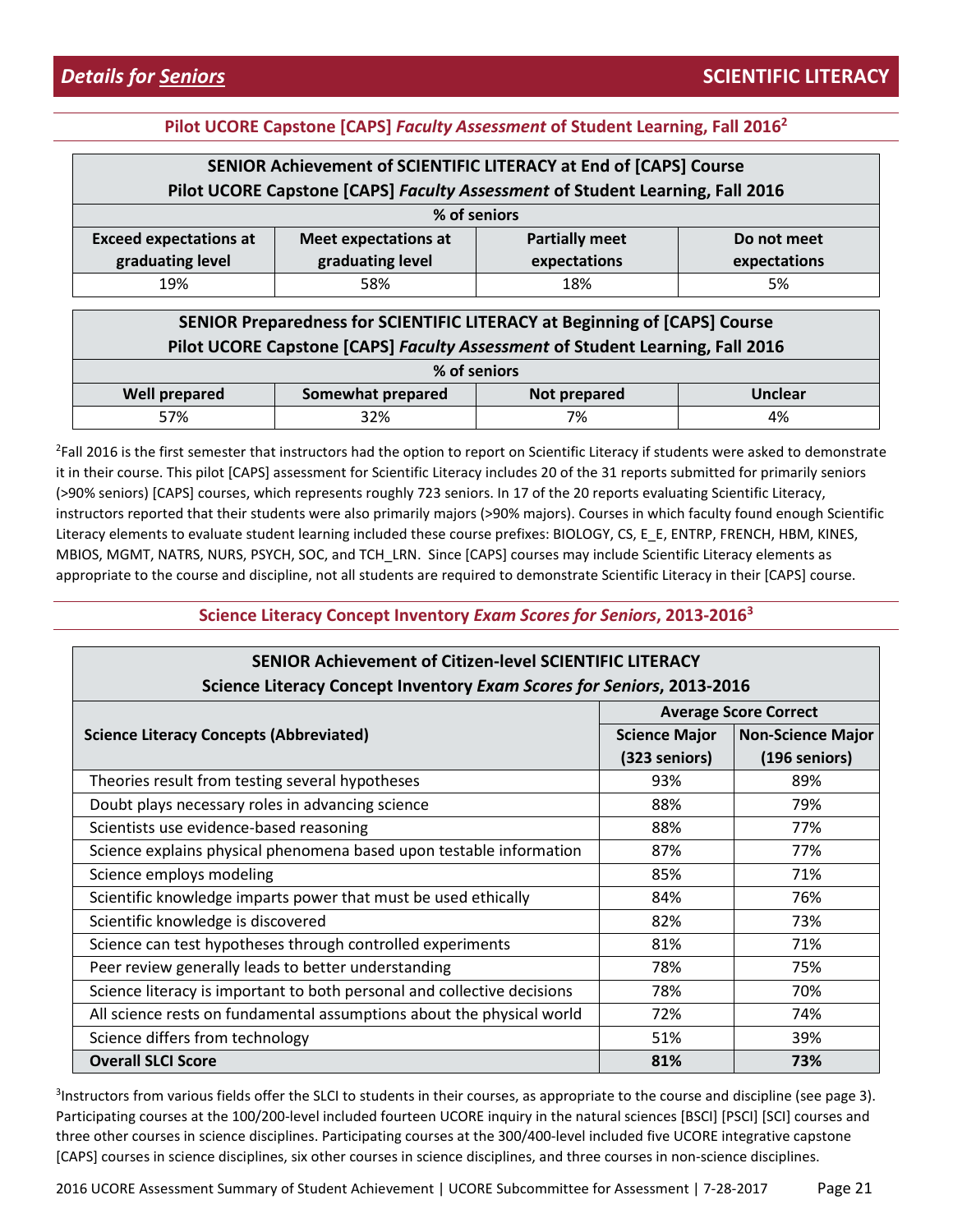**SUMMARY: Incorrect responses on the science literacy concept inventory indicate student misconceptions about science literacy concepts, which WSU instructors can use to refine instruction. Top misconceptions were related to being unable to distinguish between science and technology and being unable to recognize basic tenets or assumptions of science.**

#### **Science Literacy Concept Inventory** *Exam Scores for First-Year Students***, 2013-2016**



**The overall score for first-year students was 65%** for achievement of citizen-level *Scientific Literacy*

#### **Science Literacy Concept Inventory** *Exam Scores for First-Year Students***, 2013-20164**

| <b>FIRST-YEAR Achievement of Citizen-level SCIENTIFIC LITERACY</b><br>Science Literacy Concept Inventory Exam Scores for First-Year Students, 2013-2016 |                |  |  |  |
|---------------------------------------------------------------------------------------------------------------------------------------------------------|----------------|--|--|--|
| <b>Average Score</b><br><b>Top Five Science Literacy Misconceptions</b>                                                                                 |                |  |  |  |
| Confuse science for technology                                                                                                                          | Correct<br>27% |  |  |  |
| Unable to identify an example of science generating better technology                                                                                   | 41%            |  |  |  |
| Unable to recognize assumptions important to all science given a list of statements                                                                     | 50%            |  |  |  |
| Fails to understand how scientists use reproducible experiments to confirm hypotheses                                                                   | 53%            |  |  |  |
| Unable to interpret results from a scientific study                                                                                                     | 55%            |  |  |  |
| <b>Overall SLCI Score</b>                                                                                                                               | 65%            |  |  |  |

<sup>4</sup>Instructors from various fields offer the SLCI to students in their courses, as appropriate to the course and discipline (see page 3). Participating courses at the 100/200-level included fourteen UCORE inquiry in the natural sciences [BSCI] [PSCI] [SCI] courses and three other courses in science disciplines. Participating courses at the 300/400-level included five UCORE integrative capstone [CAPS] courses in science disciplines, six other courses in science disciplines, and three courses in non-science disciplines.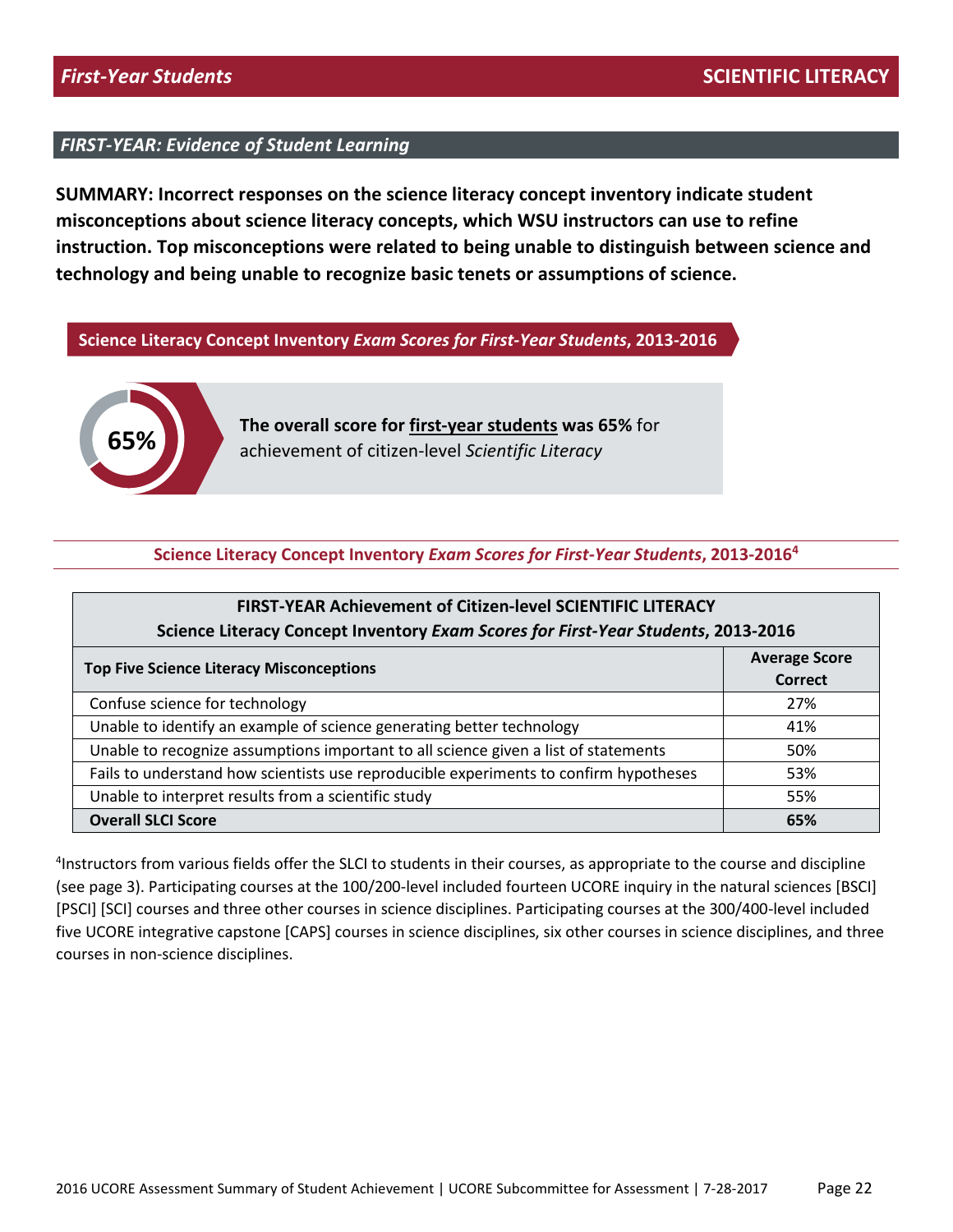# **DIVERSITY**

<span id="page-22-0"></span>Graduates will understand, respect and interact constructively with others of similar and diverse cultures, values, and perspectives. *With regard to local and global diversity, graduates may demonstrate their ability to:*

- Critically assess their own core values, cultural assumptions and biases in relation to those held by other individuals, cultures, and societies. Seek opportunities to learn from other perspectives and combat inequalities.
- Analyze and critique social, economic and political inequality on regional, national and global levels, including identifying one's own position within systems.
- Recognize how events and patterns in the present and past structure and affect societies and world ecologies.
- Critically assess the cultural and social underpinnings of knowledge claims about individuals and groups.

# *SENIORS: Evidence of Student Learning*

**SUMMARY: In UCORE capstone courses where faculty found elements of Diversity to evaluate, pilot faculty assessments indicate that nearly all seniors exceed or meet expectations for Diversity. Over half of seniors responding to NSSE report that their WSU experience contributed very much or quite a bit to the development of knowledge and skills they can use to participate in a diverse society. UPDATE: WSU's Diversity learning goal and description are under revision by UCORE faculty, to clarify target learning outcomes and improve assessability.** 

# **Pilot UCORE Capstone [CAPS]** *Faculty Assessment* **of Student Learning, Fall 2016**

**91% of seniors in participating capstones exceeded or met expectations** for *Diversity* at the graduating undergraduate level at the end of their UCORE capstone [CAPS] course

**94% of seniors in participating capstones were well or somewhat prepared** by previous courses for their [CAPS] coursework related to *Diversity*





# **National Survey of Student Engagement** *Responses from Seniors***, 2014 & 2015**



"very much" or "quite a bit"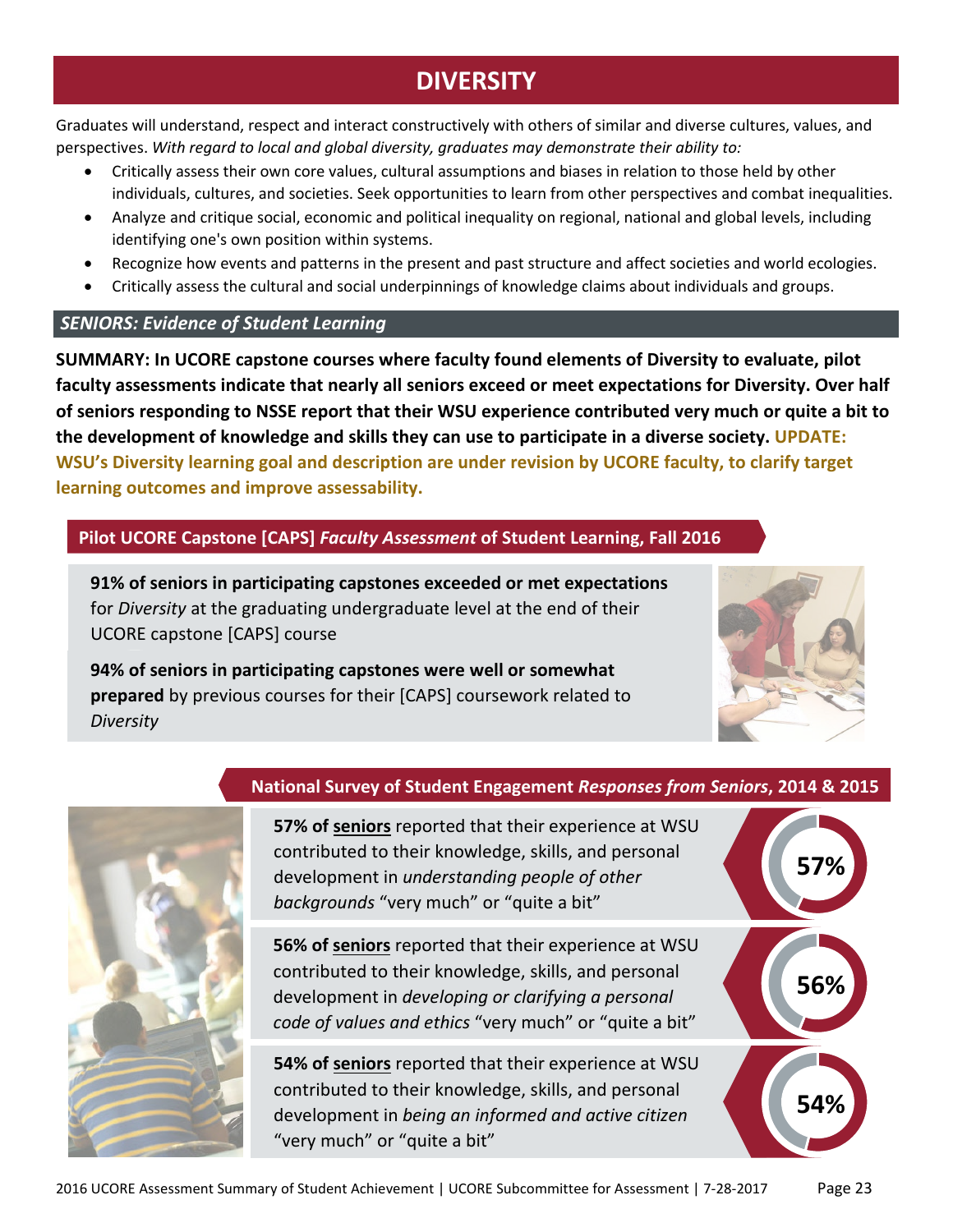|                                                                      | SENIOR Achievement of DIVERSITY at End of [CAPS] Course                       |    |    |  |  |  |
|----------------------------------------------------------------------|-------------------------------------------------------------------------------|----|----|--|--|--|
|                                                                      | Pilot UCORE Capstone [CAPS] Faculty Assessment of Student Learning, Fall 2016 |    |    |  |  |  |
|                                                                      | % of seniors                                                                  |    |    |  |  |  |
| <b>Exceed expectations at</b>                                        | <b>Partially meet</b><br><b>Meet expectations at</b><br>Do not meet           |    |    |  |  |  |
| graduating level<br>graduating level<br>expectations<br>expectations |                                                                               |    |    |  |  |  |
| 26%                                                                  | 65%                                                                           | 8% | 1% |  |  |  |

| SENIOR Preparedness for DIVERSITY at Beginning of [CAPS] Course<br>Pilot UCORE Capstone [CAPS] Faculty Assessment of Student Learning, Fall 2016 |                                                     |    |    |  |  |
|--------------------------------------------------------------------------------------------------------------------------------------------------|-----------------------------------------------------|----|----|--|--|
|                                                                                                                                                  | % of seniors                                        |    |    |  |  |
| <b>Well prepared</b>                                                                                                                             | Somewhat prepared<br><b>Unclear</b><br>Not prepared |    |    |  |  |
| 64%                                                                                                                                              | 30%                                                 | 4% | 2% |  |  |

5 Fall 2016 is the first semester that instructors had the option to report on Diversity if students were asked to demonstrate it in their course. This pilot [CAPS] assessment for Diversity includes 17 of the 31 reports submitted for primarily seniors (>90% seniors) [CAPS] courses, which represents roughly 494 seniors. In 14 of the 17 reports evaluating Diversity, instructors reported that their students were also primarily majors (>90% majors). Courses in which faculty found enough Diversity elements to evaluate student learning included these course prefixes: ANTH, BIOLOGY, COMSOC, CPT\_S, FRENCH, HBM, HISTORY, MGMT, NATRS, NURS, PSYCH, SOC, and TCH\_LRN.

Since [CAPS] courses may include Diversity elements and related outcomes as appropriate to the course and discipline, not all students are required to demonstrate Diversity in their [CAPS] course. Results from NSSE (below) may represent seniors from a broader sample of students than capstone enrollments.

| <b>SENIOR Perceived Gains Related to DIVERSITY</b><br>National Survey of Student Engagement Responses from Seniors, 2014 & 2015 |           |             |                 |                    |  |
|---------------------------------------------------------------------------------------------------------------------------------|-----------|-------------|-----------------|--------------------|--|
| How much has your experience at this institution<br>% of seniors                                                                |           |             |                 |                    |  |
| contributed to your knowledge, skills, and personal<br>development in the following areas?                                      | Very much | Quite a bit | Some            | <b>Very little</b> |  |
| Understanding people of other backgrounds (economic,<br>racial/ethnic, political, religious, nationality, etc.)                 | 24%       | 33%         | 29%             | 14%                |  |
| Being an informed and active citizen                                                                                            | 21%       | 33%         | 32 <sup>%</sup> | 14%                |  |
| Developing or clarifying a personal code of values and<br>ethics                                                                | 24%       | 32%         | 28%             | 16%                |  |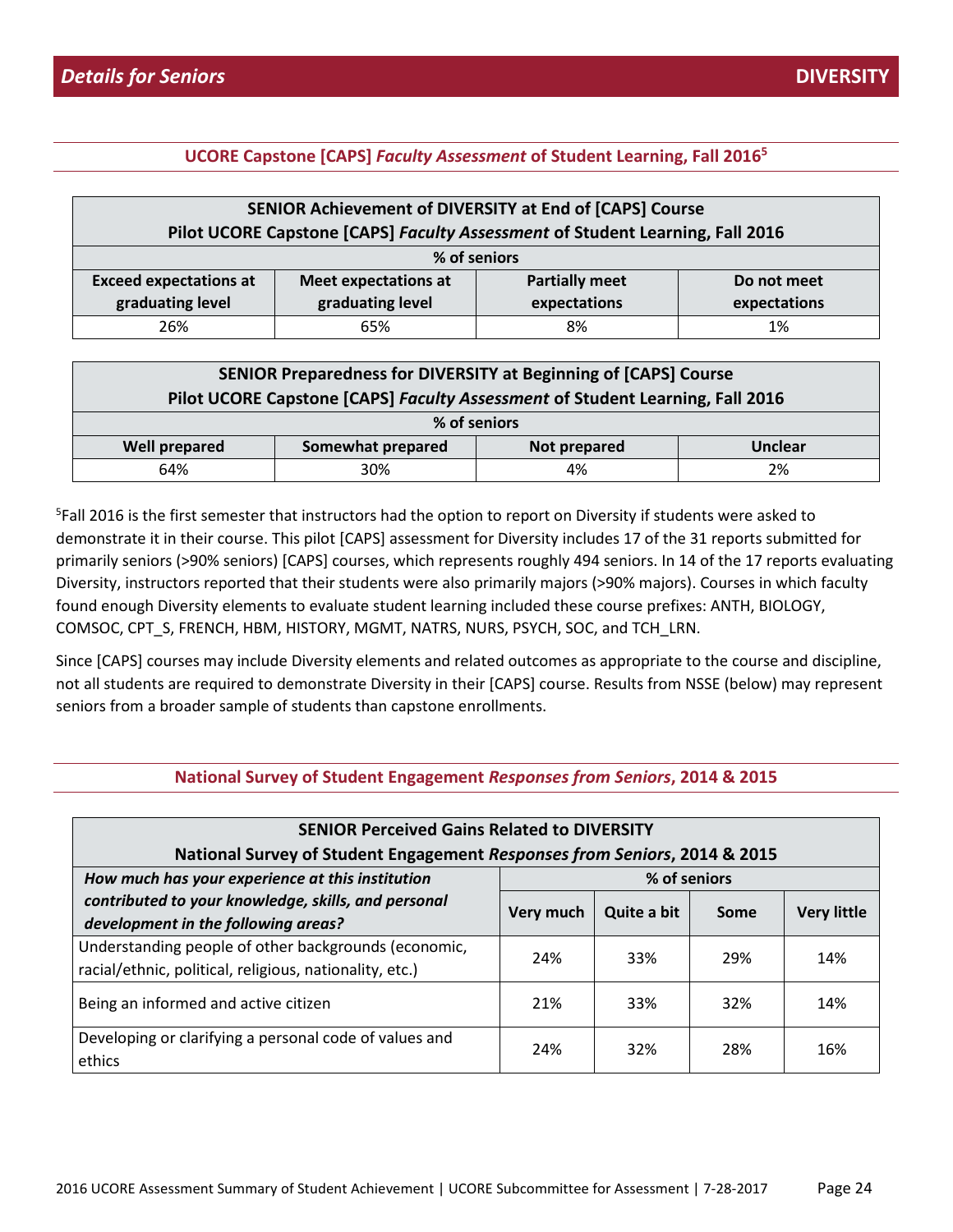**SUMMARY: Faculty assessments show that most first-year students exceed, meet, or partially meet faculty expectations for Diversity achievement at the first-year level at the end of their first-year experience course. Additionally, nearly all first-year students responding to NSSE report that they have opportunities to develop an understanding of difference and diversity.**

#### **First-Year Experience [ROOT]** *Faculty Evaluation* **of Student Work, 2015-16**



**79% of first-year students exceeded, met or partially met expectations** for *demonstrating understanding of how cultural or societal differences are influenced* at a first-year level at the end of their UCORE first-year [ROOT] course

#### **National Survey of Student Engagement** *Responses from First-Year Students***, 2014 & 2015**

**97% of first-year students** reported *trying to better understand someone else's views by imagining how an issue looks from his or her perspective* during the current academic year



#### **First-Year Experience [ROOT]** *Faculty Evaluation* **of Student Work, 2015-16**

# **FIRST-YEAR Achievement Related to DIVERSITY at End of [ROOT] Course First-Year Experience [ROOT]** *Faculty Evaluation* **of Student Work, 2015-16**

|                                                                                          | % of first-year students                      |                                                    |                                                              |                             |  |
|------------------------------------------------------------------------------------------|-----------------------------------------------|----------------------------------------------------|--------------------------------------------------------------|-----------------------------|--|
|                                                                                          | Exceed<br>expectations at<br>first-year level | <b>Meet</b><br>expectations at<br>first-year level | <b>Partially meet</b><br>expectations at<br>first-year level | Do not meet<br>expectations |  |
| Demonstrating understanding of<br>how cultural or societal differences<br>are influenced | 15%                                           | 30%                                                | 34%                                                          | 21%                         |  |

| <b>FIRST-YEAR Skill Development Related to DIVERSITY</b><br>National Survey of Student Engagement Responses from First-Year Students, 2014 & 2015 |                                                         |     |     |    |  |
|---------------------------------------------------------------------------------------------------------------------------------------------------|---------------------------------------------------------|-----|-----|----|--|
| % of first-year students<br>During the current school year, about how often have                                                                  |                                                         |     |     |    |  |
| you done the following?                                                                                                                           | Often<br>Very often<br><b>Sometimes</b><br><b>Never</b> |     |     |    |  |
| Tried to better understand someone else's views by                                                                                                | 20%                                                     | 42% | 35% | 3% |  |
| imagining how an issue looks from his or her perspective                                                                                          |                                                         |     |     |    |  |
| Examined the strengths and weaknesses of your own views                                                                                           | 16%                                                     | 45% | 34% | 5% |  |
| on a topic or issue                                                                                                                               |                                                         |     |     |    |  |
| Included diverse perspectives (political, religious, racial/                                                                                      | 13%                                                     | 38% | 42% | 7% |  |
| ethnic, gender, etc.) in course discussions or assignments                                                                                        |                                                         |     |     |    |  |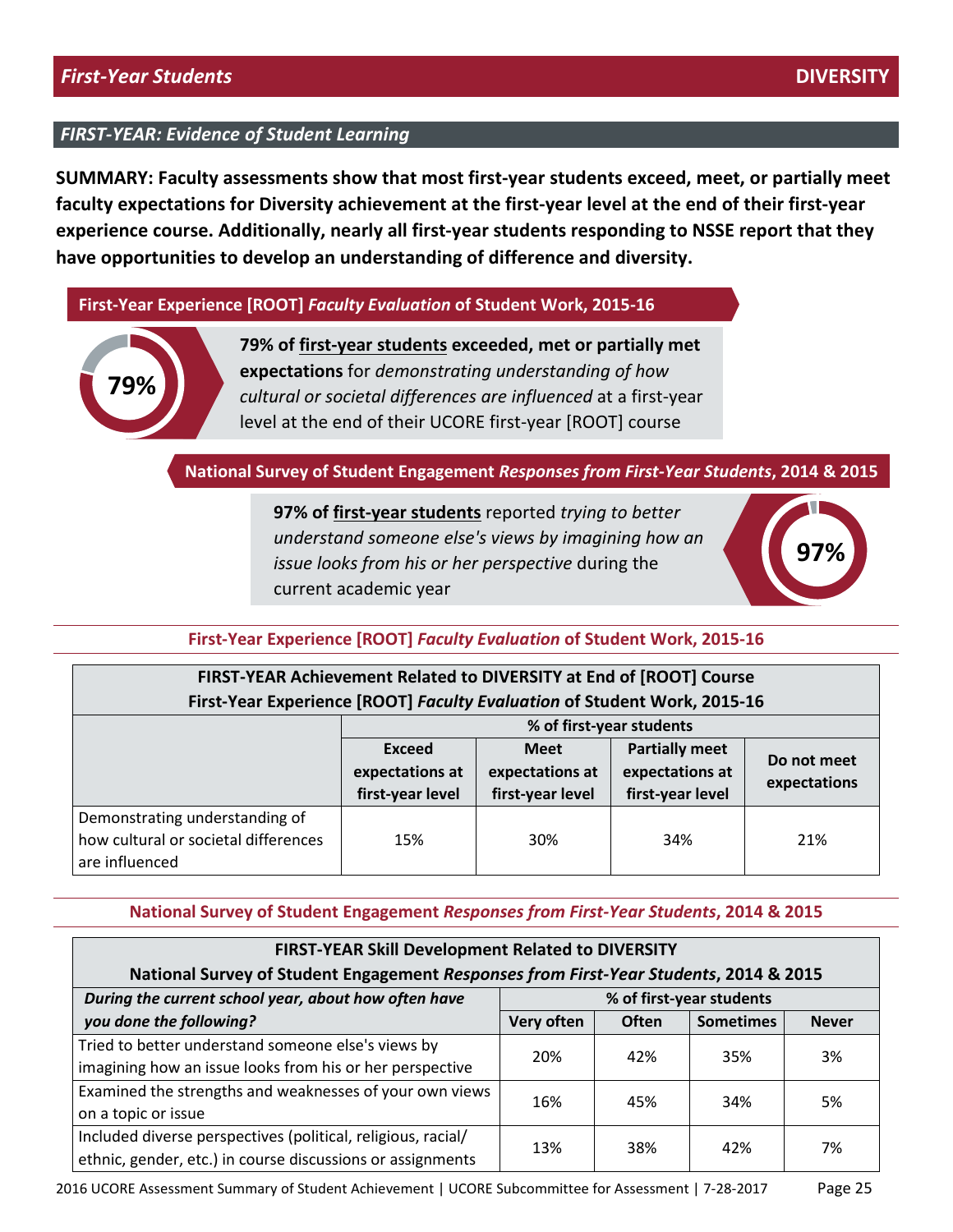# **QUANTITATIVE REASONING**

<span id="page-25-0"></span>Graduates will solve quantitative problems from a wide variety of authentic contexts and everyday life situations. *Graduates may demonstrate quantitative and symbolic reasoning by their ability to:*

- Explain information presented in mathematical forms (e.g., equations, graphs, diagrams, tables, and words).
- Convert relevant information into mathematical forms (e.g., equations, graphs, diagrams, tables, and words).
- Understand and apply quantitative principles and methods in the solution of problems.
- Make judgments and draw appropriate conclusions based on the quantitative analysis of data, while recognizing the limits of this analysis.
- Identify and evaluate important assumptions in estimation, modeling, and data analysis.
- Express quantitative evidence in support of the argument or purpose of work (in terms of what evidence is used and how it is formatted, presented, and contextualized).

#### *SENIORS: Evidence of Student Learning*

**SUMMARY: In UCORE capstone courses where faculty found elements of Quantitative Reasoning to evaluate, pilot faculty assessments indicate that most seniors exceed or meet expectations for Quantitative Reasoning. Additionally, more than half of seniors responding to NSSE report that their WSU experience contributed very much or quite a bit to the development of their ability to analyze numerical and statistical information.**

#### **Pilot UCORE Capstone [CAPS]** *Faculty Assessment* **of Student Learning, Fall 2016**

**74% of seniors in participating capstones exceeded or met expectations** for *Quantitative Reasoning* at the graduating undergraduate level at the end of their UCORE capstone [CAPS] course

**81% of seniors in participating capstones were well or somewhat prepared** by previous courses for their [CAPS] coursework related to *Quantitative Reasoning*



#### **National Survey of Student Engagement** *Responses from Seniors***, 2014 & 2015**



**64% of seniors** reported that their experience at WSU contributed to their knowledge, skills, and personal development in *analyzing numerical and statistical information* "very much" or "quite a bit"

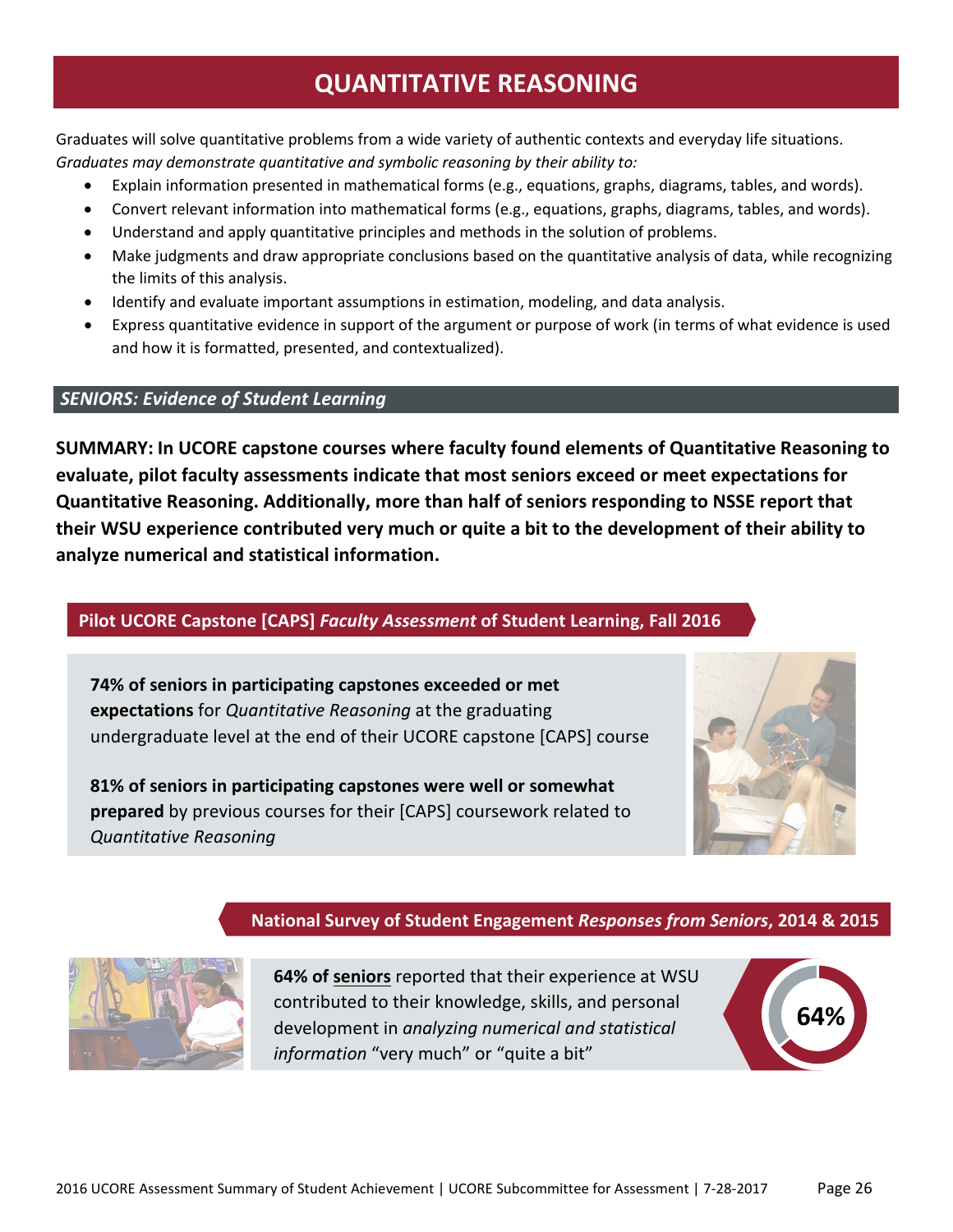| SENIOR Achievement of QUANTITATIVE REASONING at End of [CAPS] Course          |                             |                       |              |  |
|-------------------------------------------------------------------------------|-----------------------------|-----------------------|--------------|--|
| Pilot UCORE Capstone [CAPS] Faculty Assessment of Student Learning, Fall 2016 |                             |                       |              |  |
| % of seniors                                                                  |                             |                       |              |  |
| <b>Exceed expectations at</b>                                                 | <b>Meet expectations at</b> | <b>Partially meet</b> | Do not meet  |  |
| graduating level                                                              | graduating level            | expectations          | expectations |  |
| 17%                                                                           | 57%                         | 20%                   | 6%           |  |

| SENIOR Preparedness for QUANTITATIVE REASONING at Beginning of [CAPS] Course  |                   |              |                |
|-------------------------------------------------------------------------------|-------------------|--------------|----------------|
| Pilot UCORE Capstone [CAPS] Faculty Assessment of Student Learning, Fall 2016 |                   |              |                |
| % of seniors                                                                  |                   |              |                |
| <b>Well prepared</b>                                                          | Somewhat prepared | Not prepared | <b>Unclear</b> |
| 49%                                                                           | 32%               | 13%          | 7%             |

6 Fall 2016 is the first semester that instructors had the option to report on Quantitative Reasoning if students were asked to demonstrate it in their course. This pilot [CAPS] assessment for Quantitative Reasoning includes 16 of the 31 reports submitted for primarily seniors (>90% seniors) [CAPS] courses, which represents roughly 598 seniors. In 15 of the 16 reports evaluating Quantitative Reasoning, instructors reported that their students were also primarily majors (>90% majors). Courses in which faculty found enough Quantitative Reasoning elements to evaluate student learning included these course prefixes: BIOLOGY, CPT\_S, CS, E\_E, ENTRP, HBM, MBIOS, MGMT, NURS, and PSYCH.

Since [CAPS] courses may include Quantitative Reasoning as appropriate to the course and discipline, not all students are required to demonstrate Quantitative Reasoning in their [CAPS] course. Results from NSSE (below) may represent seniors from a broader sample of students than capstone enrollments.

| National Survey of Student Engagement Responses from Seniors, 2014 & 2015 |  |
|---------------------------------------------------------------------------|--|
|---------------------------------------------------------------------------|--|

| <b>SENIOR Perceived Gains Related to QUANTITATIVE REASONING</b><br>National Survey of Student Engagement Responses from Seniors, 2014 & 2015   |           |                             |      |                    |
|------------------------------------------------------------------------------------------------------------------------------------------------|-----------|-----------------------------|------|--------------------|
| How much has your experience at this institution<br>contributed to your knowledge, skills, and personal<br>development in the following areas? | Very much | % of seniors<br>Quite a bit | Some | <b>Very little</b> |
| Analyzing numerical and statistical information                                                                                                | 31%       | 33%                         | 27%  | 9%                 |